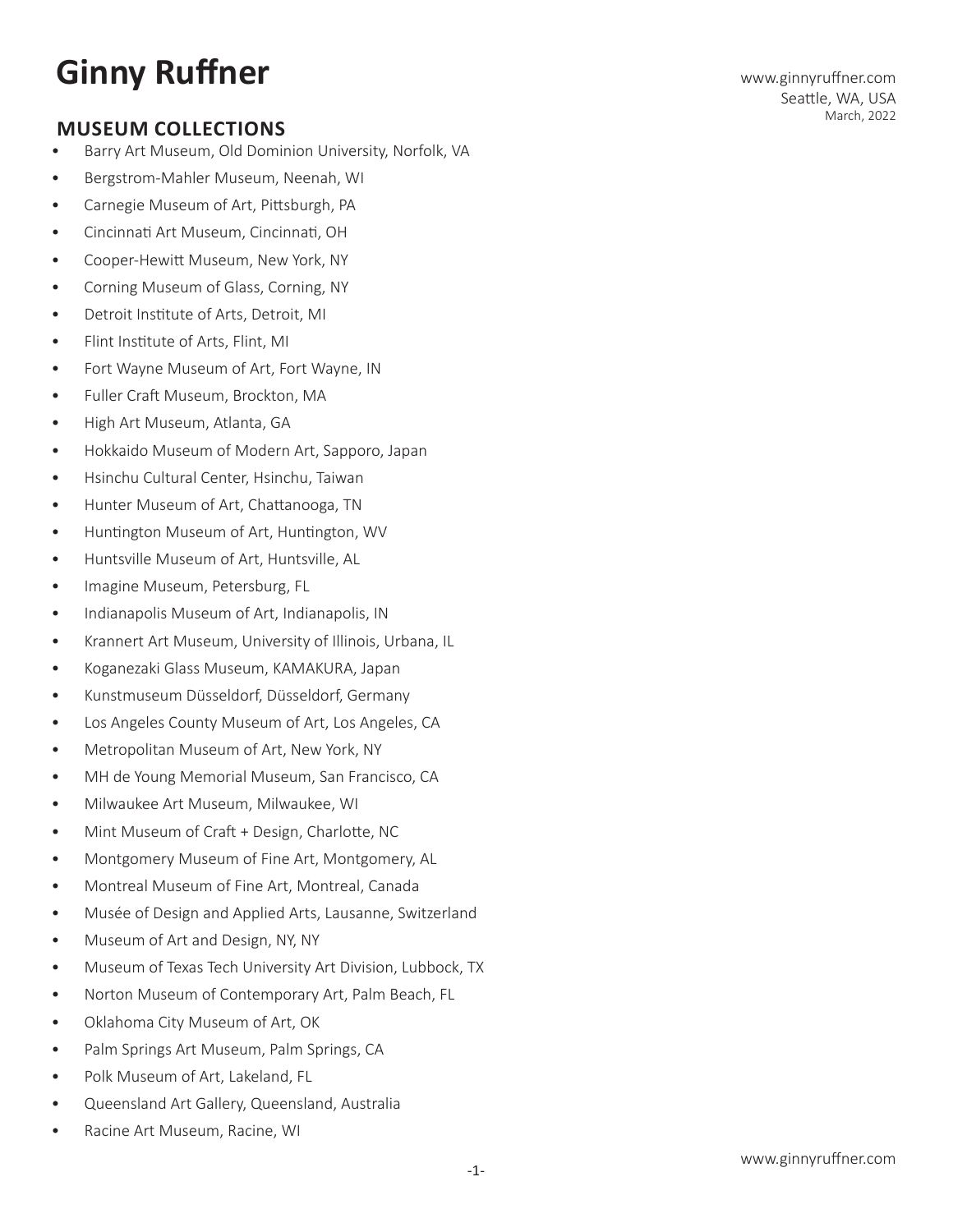- Renwick Gallery of the National Museum of American Art, Smithsonian Institution, Washington, D.C.
- John and Mable Ringling Museum of Art, Sarasota FL
- Seattle Art Museum, Seattle, WA
- Speed Art Museum, Louisville, KY
- Suffolk Center for Cultural Arts, Suffolk, VA
- Tacoma Art Museum, Tacoma, WA
- Toledo Museum of Art, Toledo, OH

## **PUBLIC COLLECTIONS**

- Everett Cultural Commission, Everett, WA
- Glass Study Center at the Institute of Art History, Venice, Italy
- Harborview Hospital, Seattle, WA
- King County Office of Cultural Affairs, Seattle, WA
- Microsoft Collection, Seattle, WA
- Old Dominion University, Norfolk, VA
- Olympic Sculpture Park, Seattle Art Museum, Seattle, WA
- Philip Morris Collection, New York, NY
- Seattle Arts Commission, Portable Works Collection, Seattle, WA
- Seattle Sheraton Hotel and Towers, Seattle, WA
- Security Pacific Center, Seattle, WA
- Swedish Hospital, Seattle, WA
- United States Department of State, US Ambassador to NATO Collection, Brussels (temporary)
- United States Embassy, Buenos Aires, Argentina (temporary)
- Washington State Art Commission, Olympia, WA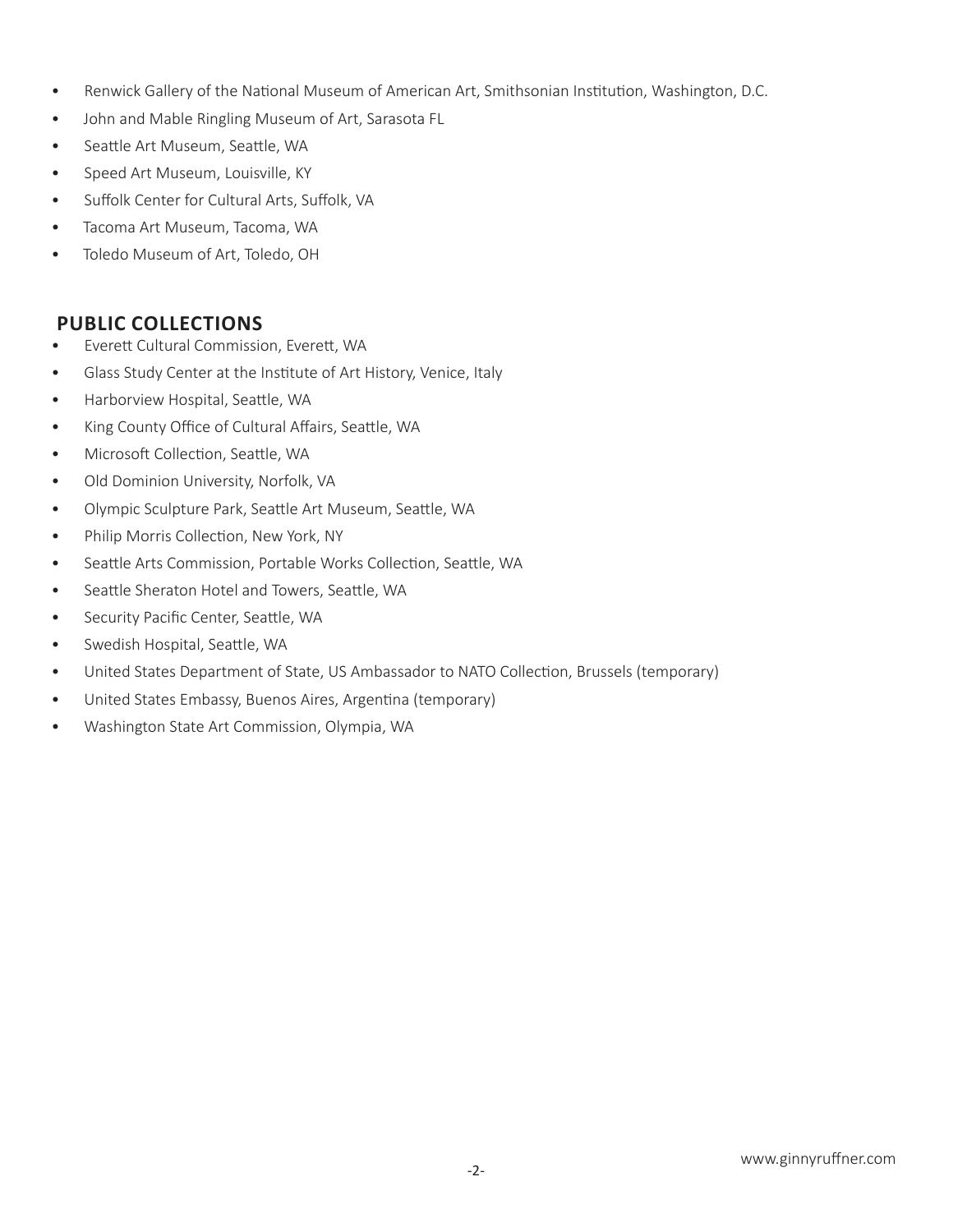## **SOLO EXHIBITIONS** (\*catalog)

- 2019 Oxbow Gallery, Seattle, WA. "Alternative Myths." Smithsonian American Art Museum, DC "Reforestation of the Imagination" Traver Gallery: "Fora and Flauna"
- 2018 MadArt Studio, Seattle, WA "Reforestation of the Imagination"
- 2017 Austin Art Projects, Palm Desert CA
- 2016 Austin Art Projects, Palm Desert CA Seattle Art Museum, Seattle WA-'Poetic Hybrids'
- 2015 Institute for Systems Biology, Seattle, WA "Aesthetic Engineering"\*
- 2014 Huntsville Museum of Art, Huntsville, AL, "Aesthetic Engineering"\*
- 2013 Friesen Gallery, Sun Valley, ID, "Aesthetic Engineering" Imago Galleries, Palm Desert, CA, "Aesthetic Engineering" Traver Gallery, Seattle, WA, "Further Experiments in Aesthetic Engineering; Paper, Glass and Bronze"
- 2012 Friesen Gallery, Sun Valley, ID, "Aesthetic Engineering Series: Visual Thought Experiments" Maurine Littleton Gallery, Washington, D.C., "Aesthetic Engineering Series: Visual Thought Experiments"
- 2011 Imago Galleries, Palm Desert, CA "Aesthetic Engineering Series: Visual Thought Experiments"
- 2010 Bellevue Arts Museum, Bellevue WA, "Aesthetic Engineering: The Imagination Cycle"
- 2009 Hawk Gallery, Columbus, OH "Imagination Garden"
- 2008 Imago Galleries, Palm Desert, CA "Nature Reveals Art: Aesthetic Engineering" Museum of Northwest Art, La Conner, WA
- 2007 Ochi Fine Art, Ketchum, ID Kimball Art Center, Park City, UT Imago Gallery, Palm Desert, CA
- 2006 Suffolk Center for Cultural Arts, Suffolk, VA Maurine Littleton Gallery, Washington, D.C.
- 2005 R. Duane Reed Gallery, St. Louis, MO Museum of Glass, Tacoma, WA Woodside/Braseth Gallery, Seattle, WA University of Hawaii, Honolulu, HI Museum of Glass, Tacoma, WA\* Palm Springs Desert Museum, Palm Springs, CA\*
- 2005 Imago Gallery, Palm Desert, CA
- 2004 Columbia Museum of Art, Columbia, SC\* Polk Museum of Art, Lakeland, FL\* Virginia Contemporary Art Center, Virginia Beach, VA\*
- 2004 Maurine Littleton Gallery, Washington, D.C.
- 2003 Imago Gallery, Palm Springs, CA Montgomery Museum of Fine Arts. Montgomery, AL\* Maurine Littleton Gallery, Washington, D.C.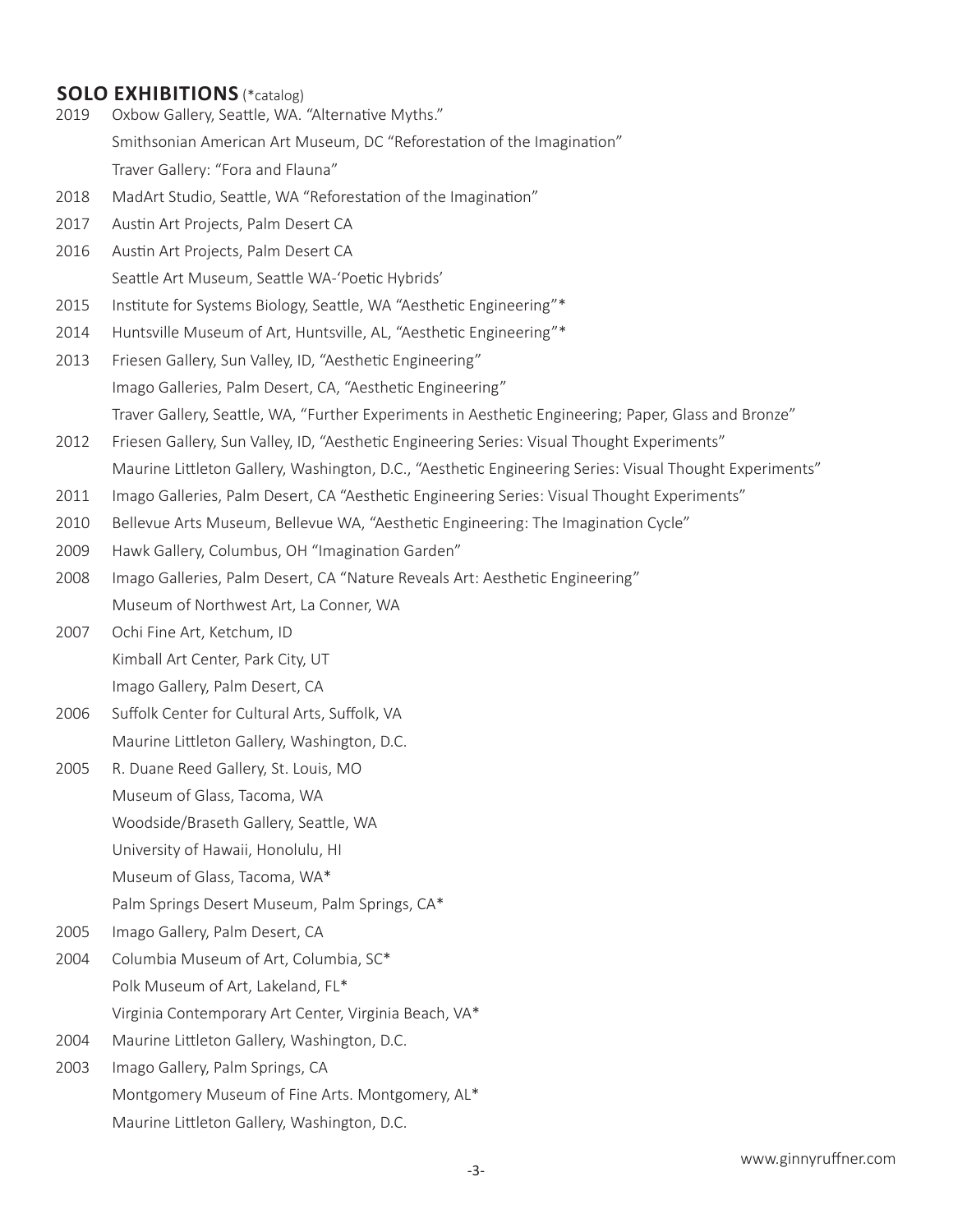| 2003 | Georgia Museum of Art, Athens, GA *                                                                       |
|------|-----------------------------------------------------------------------------------------------------------|
|      | Woodside/Braseth Gallery, Seattle, WA                                                                     |
| 2002 | Duane Reed Gallery, St. Louis, MO                                                                         |
| 2001 | Heller Gallery, NYC                                                                                       |
|      | Duane Reed Gallery, St. Louis, MO                                                                         |
|      | Maurine Littleton Gallery, Washington, D.C.                                                               |
|      | Laumeier Sculpture Park, St. Louis, MO                                                                    |
| 2000 | Seattle Art Museum, Seattle, WA                                                                           |
| 1999 | Maurine Littleton Gallery, Washington, D.C.                                                               |
|      | Heller Gallery, NYC                                                                                       |
|      | Duane Reed Gallery, St. Louis, MO                                                                         |
| 1997 | Heller Gallery, New York, NY                                                                              |
|      | Maurine Littleton Gallery, Washington, DC*                                                                |
|      | Duane Reed Gallery, St. Louis, MO                                                                         |
|      | Habatat Gallery, Boca Raton, FL                                                                           |
| 1996 | Meyerson/Nowinski Art Associates, Seattle, WA*                                                            |
| 1995 | Fay Gold Gallery, Atlanta, GA                                                                             |
|      | Seattle University, Seattle, WA                                                                           |
|      | Bentley Gallery, Scottsdale, AZ                                                                           |
| 1995 | Linda Farris Gallery, Seattle, WA                                                                         |
| 1994 | Linda Farris Gallery, Seattle, WA                                                                         |
|      | Betsy Rosenfield Gallery, Chicago, IL                                                                     |
|      | Maurine Littleton Gallery, Washington, D.C.                                                               |
| 1993 | Heller Gallery, New York, NY                                                                              |
| 1991 | Fay Gold Gallery, Atlanta, GA                                                                             |
|      | Linda Farris Gallery, Seattle, WA*                                                                        |
|      | Maurine Littleton Gallery, Washington, D.C.*                                                              |
| 1990 | Heller Gallery, New York, NY                                                                              |
|      | Brendan Walter Gallery, Los Angeles, CA                                                                   |
|      | William Traver Gallery, Seattle, WA                                                                       |
| 1989 | Sanske Gallery, Zurich, Switzerland                                                                       |
| 1989 | Habatat Gallery, Detroit, MI                                                                              |
|      | Maurine Littleton Gallery, Washington, D.C.*                                                              |
|      | Habatat Gallery, Boca Raton, FL                                                                           |
| 1988 | Heller Gallery, New York, NY                                                                              |
|      | Huntington Museum, Huntington, WV*                                                                        |
| 1987 | Habatat Gallery, Detroit, MI                                                                              |
|      | Traver-Sutton Gallery, Seattle, WA, "Shared Secrets," (collaborative paintings with novelist Tom Robbins) |
| 1985 | Habatat Gallery, Detroit, MI                                                                              |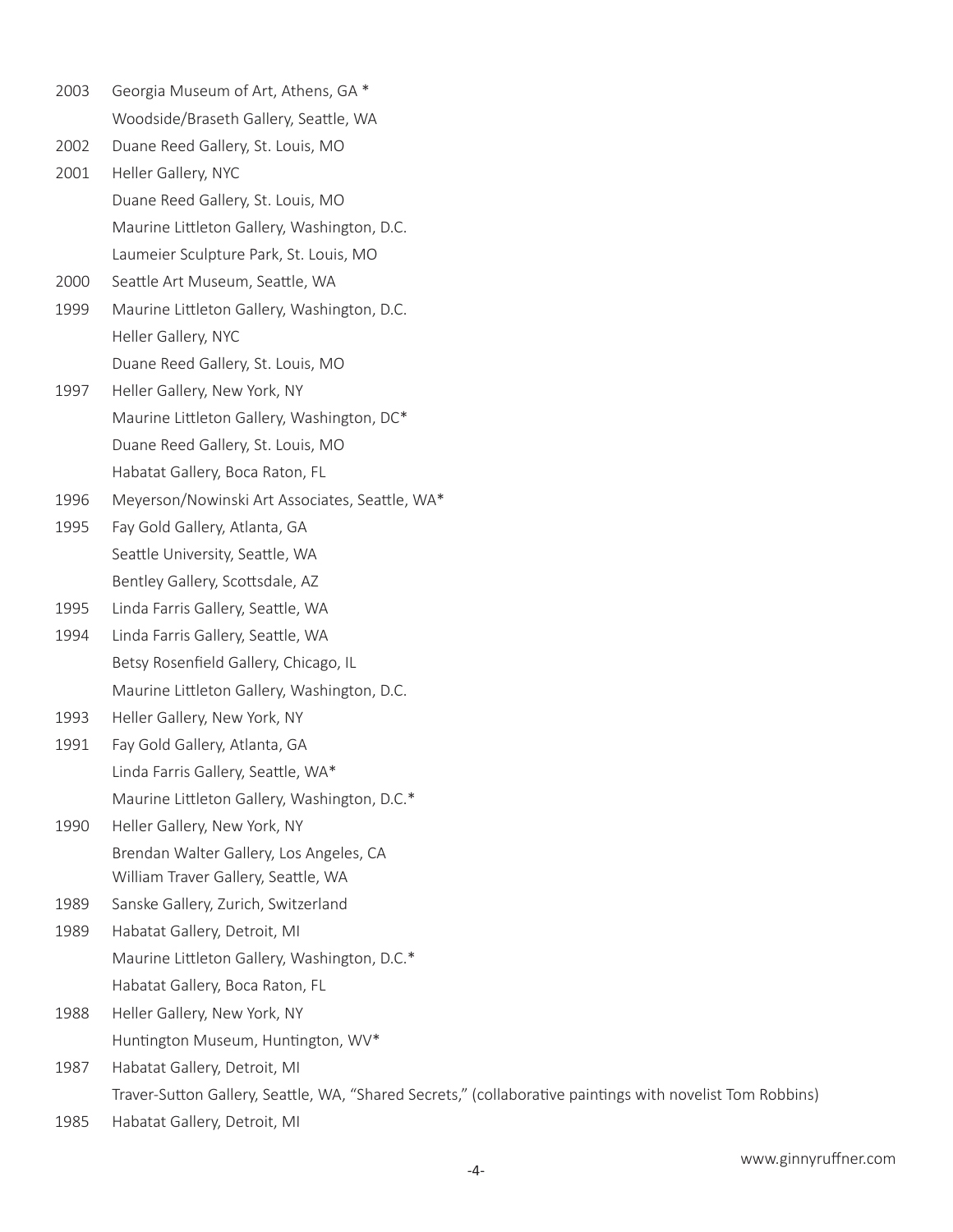1985 Fay Gold Gallery, Atlanta, GA

David Bernstein Gallery, Boston, MA

1984 Georgia Tech Gallery, Atlanta, GA, "Recent Paintings"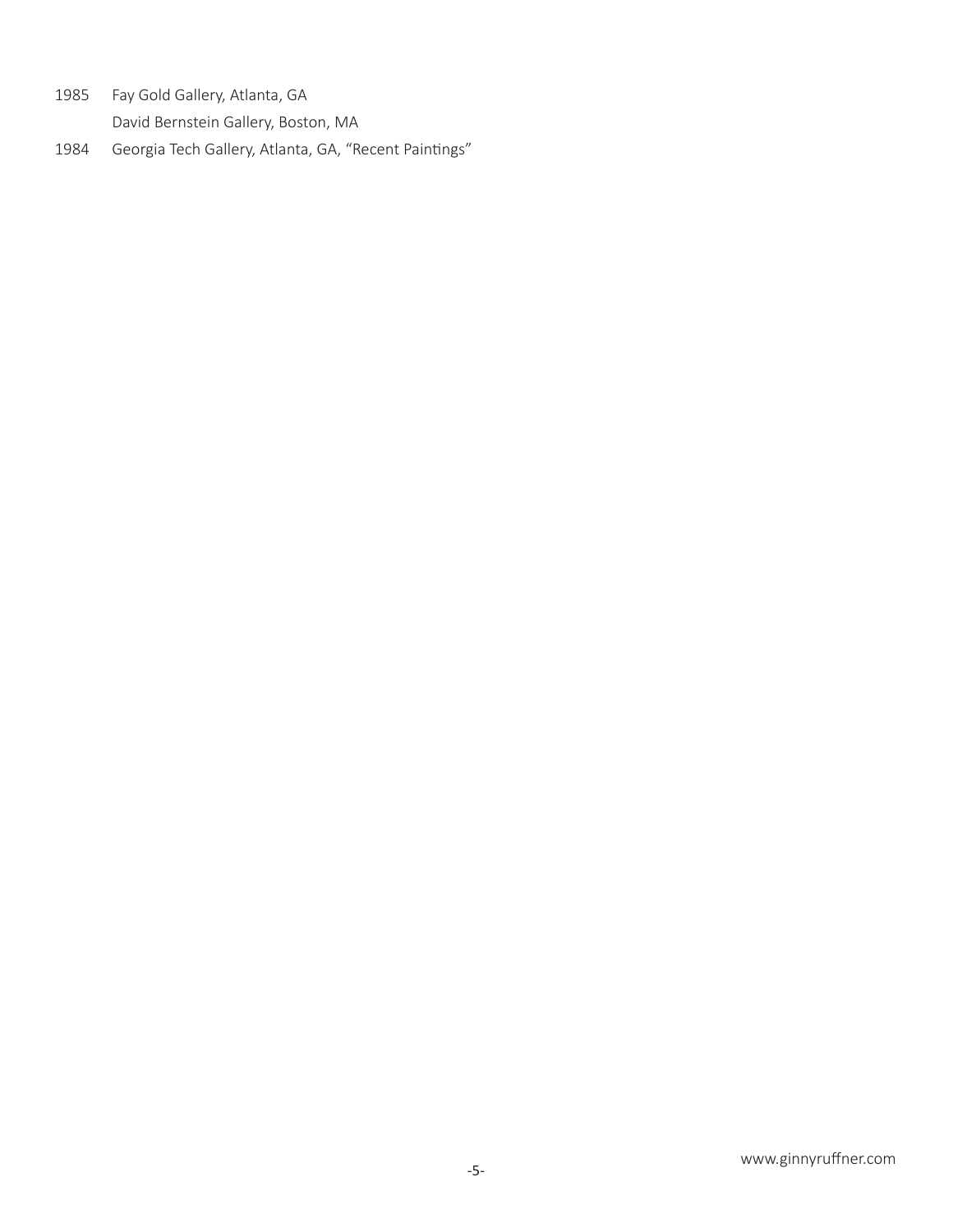## **INSTALLATIONS** (\*catalog)

- 2019 Smithsonian American Art Museum, DC "Reforestation of the Imagination" Oxbow Gallery, Seattle, WA. "Alternative Myths." Pacific Science Center, WA. "Alternative Mythologies"
- 2017 Institute of Systems Biology, "Poetic Hybrid ", Seattle, WA
- 2016 Photographic Center Northwest, "Riffs" Seattle, WA Seattle International Film Festival, "SIFFX", Seattle, WA Seattle Art Museum, "Poetic Hybrids", Seattle, WA 9e2 – art, science & technology, "Poetic Hybrids", Seattle, WA
- 2010 Bellevue Arts Museum, Bellevue WA, " Aesthetic Engineering: The Imagination Cycle"
- 2008 Museum of Northwest Art, La Conner, WA, "Aesthetic Engineering: The Imagination Cycle" \*
- 2005 Palm Springs Desert Museum, Palm Springs, CA, "Creativity-the Flowering Tornado" \* Museum of Glass, Tacoma, WA, "Creativity-the Flowering Tornado" \*
- 2004 Columbia Museum of Art, Columbia, SC, "Creativity-the Flowering Tornado" \* Polk Museum of Art, Lakeland, FL, "Creativity-the Flowering Tornado" \* Virginia Contemporary Art Center, Virginia Beach, VA, "Creativity-the Flowering Tornado" \*
- 2003 Georgia Museum of Art, Athens, GA, "Creativity-the Flowering Tornado" \* Montgomery Museum of Fine Arts, Montgomery, AL, "Creativity-the Flowering Tornado" \*
- 2001 Laumeier Sculpture Park Museum, St. Louis, MO, "The Beauty of the Creative Process" Heller Gallery, NYC, "Pause"
- 2000 Seattle Art Museum, Seattle, WA, "Mind Garden"
- 1998 Museum of Northwest Art, La Conner, WA, "Conceptual Narratives" The Glasmuseum, Ebeltoft, Denmark, "Large Conceptual Narratives Series: Another Beauty Trap" Alexis Hotel, Seattle, WA, "Some Projects" Meyerson/Nowinski Art Associates, Seattle, WA, "The Perception of Beauty/The Beauty of Perception"
	- Bryan Ohno Gallery, Seattle, WA, "Large Conceptual Narratives: Constructing a New Kind of Beauty"
- 1997 Sculpture, Objects, Functional Art (SOFA), Chicago, IL, "Large Conceptual Narratives Series: Maintain Your Vision" Tacoma Art Museum, Tacoma, WA, "Shaping Beauty" (1996-97)
- 1996 Museo Correr, Venice, Italy, "Venezia Aperto Vetro" \*
- 1994 Bellevue Art Museum, Bellevue, WA, "The Beauty Trap" (collaborative installation with Steve Kursh)
- 1990 Renwick Gallery of the National Museum of American Art, Smithsonian Institution, Washington, D.C., William Traver Gallery, Seattle, WA, "The Pursuit of Beauty"
- 1988 Traver-Sutton Gallery, Seattle, WA, "Mixoglossia"
- 1987 Traver-Sutton Gallery, Seattle, WA, "Dreams That Have Had Me"
- 1985 Fay Gold Gallery, Atlanta, GA, "The Seven Stations of Intimacy"
- 1975 University of Georgia Gallery, Athens, GA, "Glass Constructions"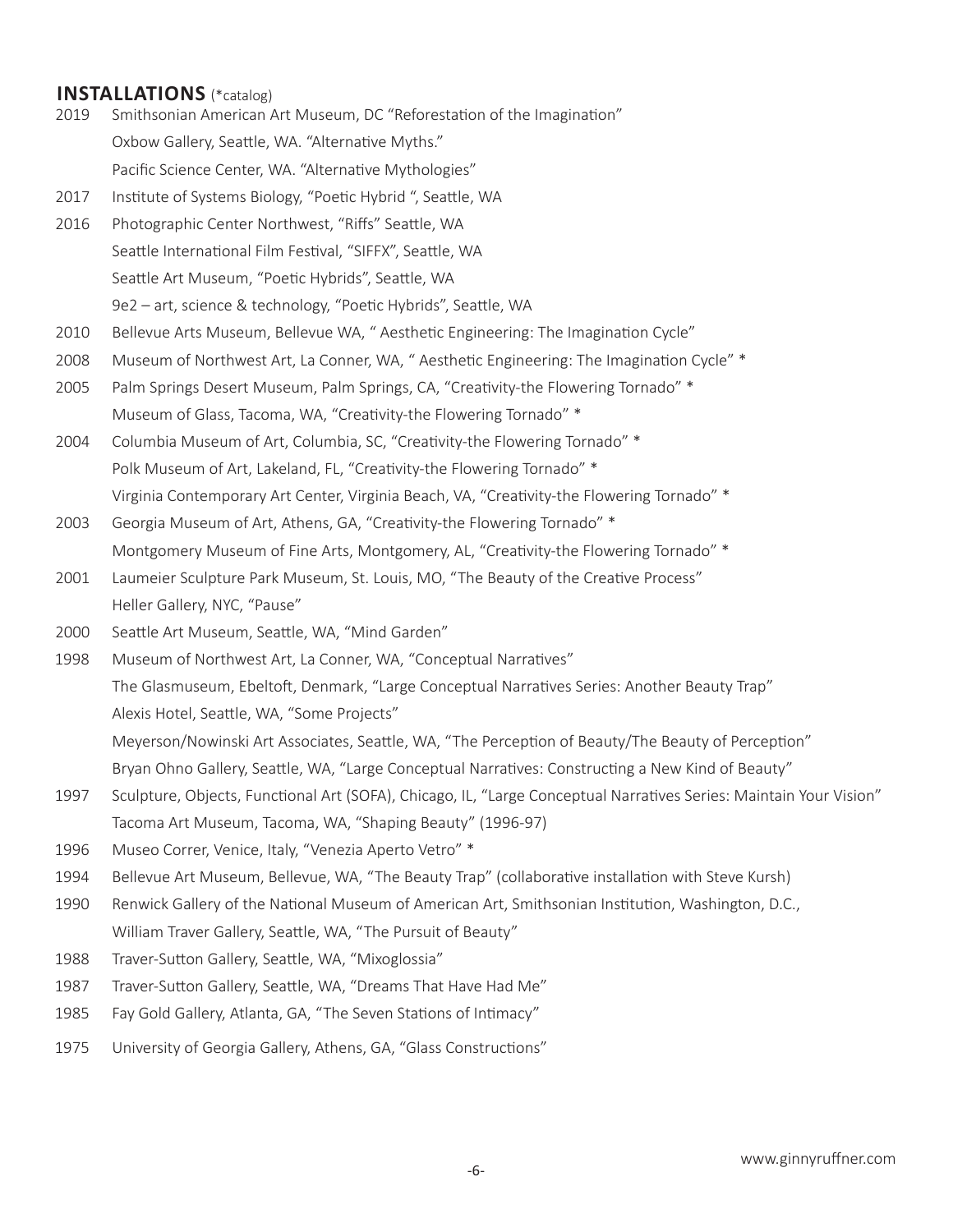# **SELECTED GROUP EXHIBITIONS** (\*catalog)

- 2022 Racine Art Museum: "Fool the Eye: Addressing Illusion in Contemporary Art." Fuller Craft Museum: "Splendor: Glass Lifeforms from the Permanent Collection."
- 2021 Seattle-Tacoma International Airport: "50th anniversary of Pilchuck Glass School." Whatcom Museum: "Fluid Formations: The Legacy of Glass in the Pacific Northwest."
- 2021 Museum of Glass, "What are you looking at? An Eccentric Chorus of Artists Working in Glass."
- 2020 Stanze del Vetro Museum: "Venice and American Studio Glass."
- 2019 Chilean Embassy: "Reticula: Ecology and Art Re-imagined for the XXI Century." Santiago, Chile. Koganezaki Glass Museum: "Artworks by Connecting Glass." Flint Institute of Arts: Hybrid: Glass + Metal."

Scottsdale Museum of Contemporary Art: "Divergent Materiality: Contemporary Glass Art."

Tacoma Art Museum: "Metaphor into Form: Art in the Era of the Pilchuck Glass School."

- 2018 Palm Springs Art Museum: Some of My Favorite Things from The Glass Collection of Arlene and Harold Schnitzer
- 2017 Traver Gallery, Seattle WA, "40th Anniversary" Palm Springs Art Museum, "No Glass Ceiling! Women Working in Glass, Part 1" Toledo Museum of Art, Toledo, OH, "Fired Up: Contemporary Glass by Women Artists" Beyond the Picture Plane, Shoreline WA
- 2016 Tacoma Art Museum, Selections from the Anne Gould Hauberg Collection Toyama Glass Art Museum, Toyama, Japan "Collection Exhibition" Crocker Museum, Sacramento, CA, The Kaplan Ostergaard Collection, "Glass of the New Millenium" Mint Museum, RANDOLPH, Charlotte, NC, "American Studio Glass"
	- Mint Museum UPTOWN, Charlotte, NC, "Fired Up: Contemporary Glass by Women Artists" from the Toledo Museum of Art

Austin Art Projects, Palm Desert, CA

Schack Art Center, Seattle, WA, "Painted Glass: A Northwest Perspective"

2015 Austin Art Projects, Palm Desert, CA Washington State Conference Center, Seattle, WA "Museum of Glass Visiting Artist Collection"

Museum of Northwest Art, La Connor, WA, "Pilchuck Print Shop Exhibition"

Koganezaki Crystal Park Glass Museum, Shizuoka-ken, Japan, "Various Glass Works in Each Unique Shape"

Palm Springs Art Museum, Palm Springs, CA, "Still Life: Capturing the Moment"

Reiss-Engelhorn-Museen, Museum Weltkulturen, Mannheim, Germany \*

Museum of Glass at Washington State Convention Center

2014 Museum of Arts and Design, New York, NY, "Re: Collection"

Palm Springs Art Museum, Palm Springs, CA, "California Dreamin': Thirty Years of Collecting"

2013 Toyama Glass Art Gallery, Toyama, Japan, "New Acquisitions"

Schack Art Center, Everett, WA, "A Glass Canvas"

Bainbridge Island Museum of Art, Bainbridge Island, WA, "First Light: Regional Group Exhibition"

Tacoma Art Museum, Tacoma, WA, "Creating the New Northwest: Selections from the Herb and Lucy Pruzan Collection"

Racine Art Museum, Racine, WI, "Top 10 at 10: Favorites from RAM's Collection"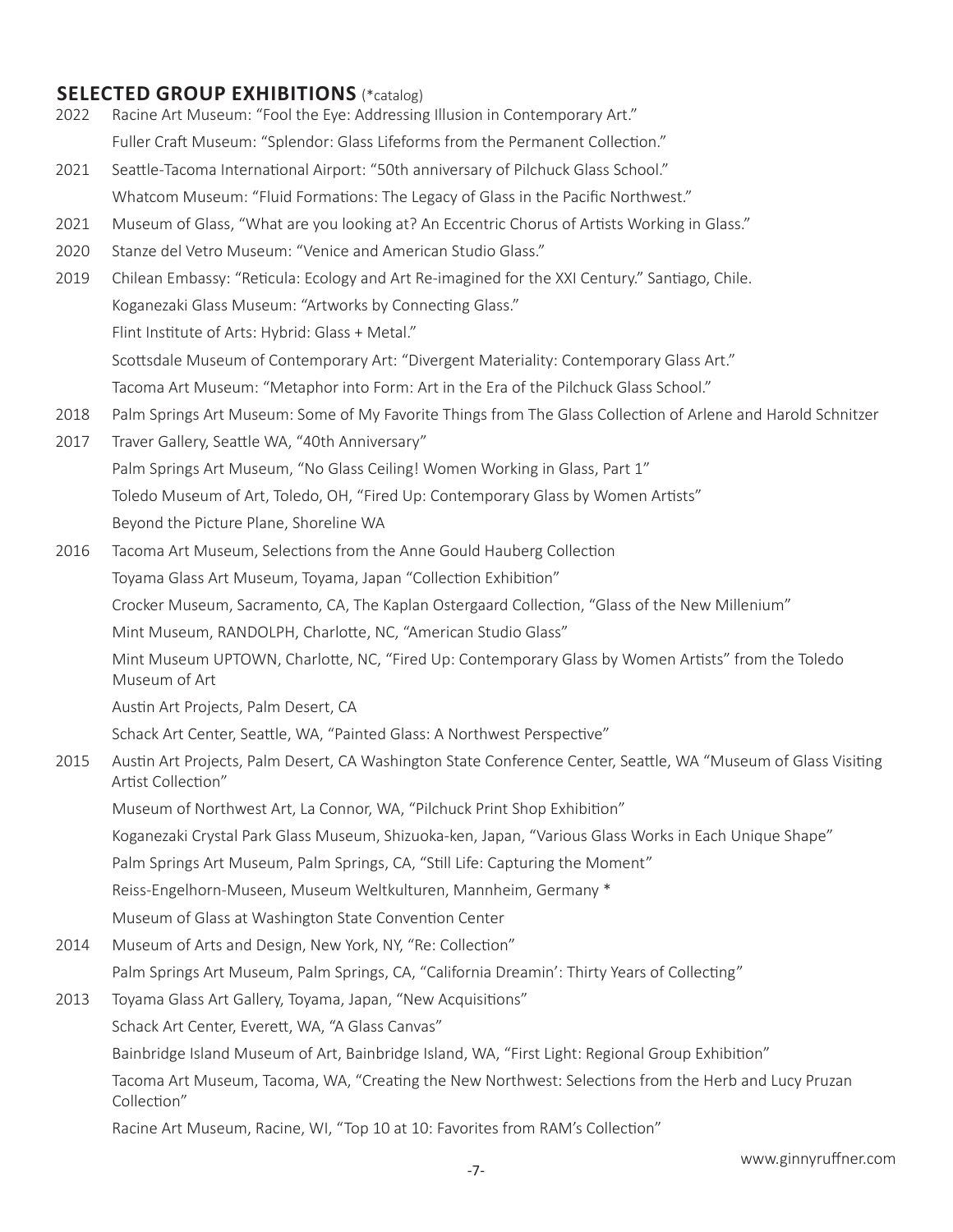- 2013 Museum of Glass, Tacoma, WA, in collaboration with students from The University of Washington, "Northwest Artists Collect" Museum of Northwest Art, La Conner, WA, "Eduardo Calderon: Portraits of 20 Northwest Artists" Museum of Glass, Tacoma, WA, "Permanent Collection"
- 2012 Museum of Arts and Design, New York, NY, "Playing With Fire" Toledo Museum of Art, Toledo, OH, "Global + Local: Studio and Contemporary Glass on Florida's West Coast" Wright Exhibition Space, Seattle, WA, "Collecting: Art is a Slippery Slope" Norton Museum of Art, West Palm Beach, FL, "Studio Glass: Works from the Museum Collection" Toledo Museum of Art, Toledo, OH, "Color Ignited: 1962-2012"

2011 Traver Gallery, Tacoma, WA, "Pilchuck 40th Anniversary Exhibition" Seattle Art Museum, Seattle, WA, "Seattle as Collector; Seattle Office of Arts & Cultural Affairs 40th Anniversary Exhibition"\* Racine Art Museum, Racine, WI, "Not So Still Life" Ken Saunders Gallery, Chicago, IL, "Seattle Reigns" \*

2010 Montreal Museum of Fine Arts, Quebec, Canada, "Anna and Joe Mandel Collection" \*

Seattle's Bumbershoot Festival, Seattle, WA, "Umbrella for the Arts: 40 Years of Bumbershoot Artwork"

Traver Gallery, Seattle, WA, "Women in Glass: Innovators and Visionaries"

Koganezaki Glass Museum, Shizuoka-ken, Japan, "Technique and Expression IV, Colors in Glass Art"

Jule Collins Smith Museum of Fine Art, Auburn, AL, "American Luster: Select Examples of Contemporary Studio Glass"

Racine Art Museum, Racine, WI, "A Glass Act: First Rate Glass from RAM's Collection"

Experience Music Project Science Fiction Museum and Hall of Fame, Seattle, WA, "Taking Aim: Unforgettable Rock 'n' Roll Photographs Selected by Graham Nash"

2009 Hokkaido Modern Art Museum, Seto City, Japan, "The Finest Glass Works - from Galle to Today," traveling museum exhibition throughout Japan- Seto City Art Museum, Hitachi City Museum, Notojima

Glass Art Museum and the Hatsukaichi Art Gallery

The Corning Museum of Glass, Corning, NY, "Voices of Contemporary Glass: The Heineman Collection"

Cincinnati Art Museum, Cincinnati, OH, "Outside the Ordinary: Contemporary Art in Glass, Wood, and Ceramics from the Wolf Collection"

Racine Art Museum, Racine, WI, "Go Figure! The Human Form in RAM's Collection"

William Traver Gallery, Tacoma, WA, "Inspiration"

Racine Art Museum, Racine, WI, "Hot Stuff from the Hothouse: Floral Images from RAM's Collection"

Habatat Galleries, Royal Oak, MI, "37th International Glass Invitational Awards Exhibition"

Museum of Glass, Tacoma, WA, "Contrasts: A Glass Primer"

Montreal Museum of Fine Art, Montreal, Quebec, Canada, "The Body In Glass"

Norton Museum of Art, West Palm Beach, FL, "Eye Candy: Objects of Wonder and Delight"

The Arts Center, St. Petersburg, FL, "Glorious Glass: Translucent and Opaque"

2008 Cantor Arts Center at Stanford University, Stanford, CA, "Contemporary Glass"

Arkansas Arts Center, Little Rock, AK, "Hot Color, Cool Glass"

Koganezaki Glass Museum, Shizuoka, Japan, "Let's Enjoy Contemporary Glass"

Museum of Northwest Art, La Conner, WA, "No Joke: Selections from the Pruzan Collection" \*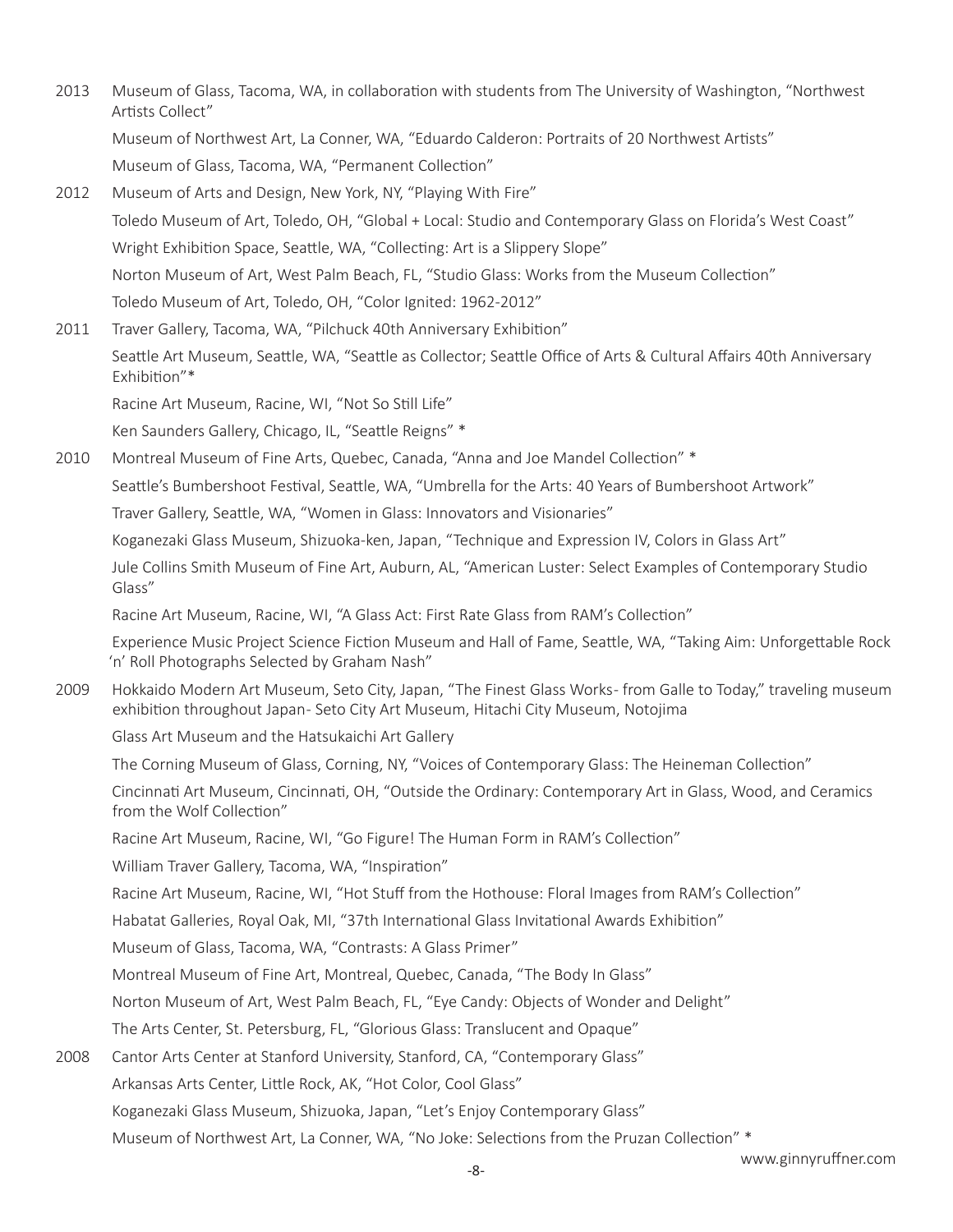2006 Museum of Glass, Tacoma, WA, "Contrasts: A Glass Primer" Sculpture, Objects, Functional Art (SOFA), Chicago, IL Huntington Museum of Art, Huntington, WV, "Light of Day: Contemporary Prints and Studio Glass from the Permanent Collection" Koganezaki Glass Museum, Shizuoka, Japan, "Implied Messages of Glass–Irony X Satire" \* Seattle Asian Art Museum, Seattle, WA, "A Transparent Legacy: Studio glass Gifted to the Seattle Art Museum from the collection of John and Mary Shirley" Racine Art Museum, Racine, WI, "Let's Enjoy a Laugh: Humor and Whimsy in RAM's Collection" Los Angeles County Museum of Art, Los Angeles, CA, "Glass: Material Matters" Smithsonian American Art Museum, Renwick Gallery, Washington D.C., "Women's History Month Exhibition" 2005 Racine Art Museum, Racine, WI, "Magnificent Extravagance: Artists and Opulence" Museum of Art and Design, NYC, "Dual Vision: The Simona and Jerome Chazen Collection"'\* William Traver Gallery, Tacoma, WA, "2nd Annual World Glass Exhibition" Fuller Craft Museum, Brockton, MA, "Fur, Fins and Feathers, Glass from the Rifkin Collection" Koganezaki Glass Museum, Japan, "Glass Works of Women Artists" Center on Contemporary Art, Seattle, WA, "Dorkbot-People Doing Strange Things with Electricity" \* 2003 Rockford Art Museum, Rockford, Il, "Flora" University of Michigan, Dearborn, MI, "Five from Ten" Toledo Museum of Art, "Contemporary Directions" \* Riley Gallery, Kirkland, WA, "The Waterford Crystal Artist Residency Series" William S. Fairfield Art Museum, Sturgeon Bay, WI, "American Studio Glass: A Survey of the Movement" Norton Museum of Art, Palm Beach, FL, "Fire and Form: The Art of Contemporary Glass" \* 2002 Carnegie Museum of Art, Pittsburgh, PA, "Selections from the Wm Block Collection" \* 2001 City Space, Seattle, WA, "Northwest Masters" Museum of Glass, Tacoma, WA, "Some Assembly Required" \* Shanghai Art Museum, China Millennium Monument, "Contemporary Glass Exhibition" \* American Craft Museum, NYC, "Memories of Murano-American Glass Artists in Venice" \* Cheongju City, Korea, "2nd Cheongju International Craft Biennale" \* 2001 Susan Duval Gallery, Aspen, CO, "Gaia" \* 2000 Nancy Hoffman Gallery, NYC, "Objects of Desire" Nancy Hoffman Gallery, NYC, "Glass: a Celebration" Lowe Art Museum, Miami, FL, "Splendor in the Glass" \* Musee des Arts Decoratif, Lausanne Switzerland, "Verre" \* Westmoreland Museum of American Art, Pittsburgh, PA, "Glass" Sephora, NYC, "Aromatic Jewelry" \* Kentucky Art and Craft Gallery, Louisville, KY, "Millennium Glass" \* 1999 Corning Museum of Glass, Corning, NY, "Treasures from the Corning Museum of Glass" Scottsdale Museum of Contemporary Art, Scottsdale, AZ, "Selections from the Gerard S. Cafesjian Collection of Contemporary Studio Glass"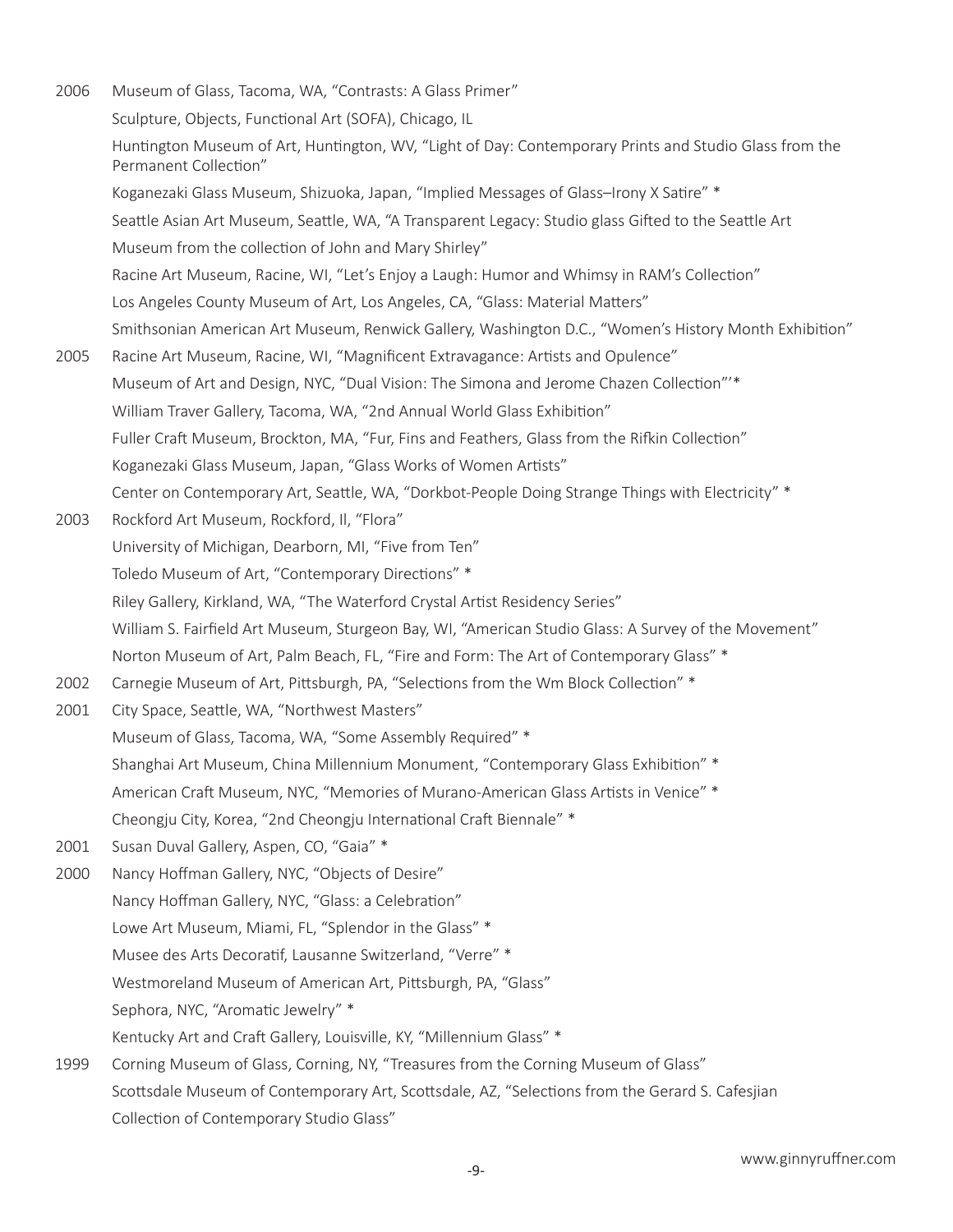1999 Queensland Art Gallery, Australia, "Luminous" Renwick Gallery, Washington, D.C., "Glass! Glorious Glass!" Tampa Museum of Art, Tampa, FL, "Clearly Inspired: Contemporary Glass Art and its Origins" MH de Young Memorial Museum, San Francisco, CA, "The Art of Craft: Works From the Saxe Collection" Tampa Museum of Art, Tampa, FL, "Reflecting the Past: Contemporary Glass In Context" \* 1998 Imago Gallery, Palm Desert, CA, "Group Glass Exhibition" Norton Museum of Art, West Palm Beach, FL, "Favorites:(Selected by Dale Chihuly)" Smithsonian Institution SITES and USIA "American Glass Masters of the Art" \* 1997 Milwaukee Art Museum, Milwaukee, WI, "Recent Glass Sculpture: A Union of Ideas'\* Museum of Fine Arts, Boston, MA, "Glass Today by American Studio Artists" \* Cleveland Museum of Art, Cleveland, OH, "Glass Today: American Studio Glass from Cleveland Collections" \* Renwick Gallery of the National Museum of American Art, Smithsonian Institution, Washington, DC, "The Renwick at 25" Hsinchu Cultural Center International Glass Festival, Taiwan Musée des Arts Decoratifs, Lausanne, Switzerland, "Artistes Verriers Contemporains" Ebeltoft Glasmuseum, Ebeltoft, Denmark, "From Venice to Ebeltoft" (tours to Varberg, Sweden) Huntsville Museum of Art, Huntsville, AL, "Embracing Beauty: Aesthetic Perfection in Contemporary Art" Tucson Museum of Art, Tucson, AZ, "Calido!: Contemporary Warm Glass" \* Bentley Gallery, Scottsdale, AZ Indianapolis Museum of Art, Indianapolis, IN, "Masters of Contemporary Glass: Selections from the Glick Collection" \* 1997 Sculpture, Objects, Functional Art (SOFA), Miami, FL and Chicago, IL St. Louis Art Fair, St. Louis, MO Habatat Gallery, Detroit, MI, "25th Annual Glass Invitational Exhibition"\* 1996 Archer Gallery, Clark College, Vancouver, WA, "Glass Evolutions" Metropolitan Museum of Art, New York, NY, "Studio Glass in the Metropolitan Museum of Art" \* Meyerson/Nowinski Art Associates, Seattle, WA Museo Correr, Venice, Italy, "Venezia Aperto Vetro" \* 1995 Tacoma Art Museum, Tacoma, WA, "Garden of Delights" Arkansas Art Center, Little Rock, AK, "National Objects Invitational Biennial" \* American Craft Museum, New York, NY, "Breaking Barrier: Recent American Craft" \* (national tour includes the American Craft Museum, New York, NY; Portland Art Museum, Portland, OR; Madison Art Center, Madison, WI; Albany Art Museum, Albany, GA 1995 The Jewish Museum of San Francisco, San Francisco, CA, "A Hanukah Menorah Invitational"\* 1994 American Craft Museum, New York, NY, "Form and Light, Contemporary Glass from the Permanent Collection" Bellevue Art Museum, Bellevue, WA, "The Beauty of Painted Glass" China Times, Taipei, Taiwan, "Taipei International Glass Exhibition" Rena Bransten Gallery, San Francisco, CA, "Wunderkammer" (curated by Maria Porges) 1993 Linda Farris Gallery, ArtFair Seattle, Seattle, WA Bentley Tomlinson Gallery, Scottsdale, AZ, "Contemporary Realism"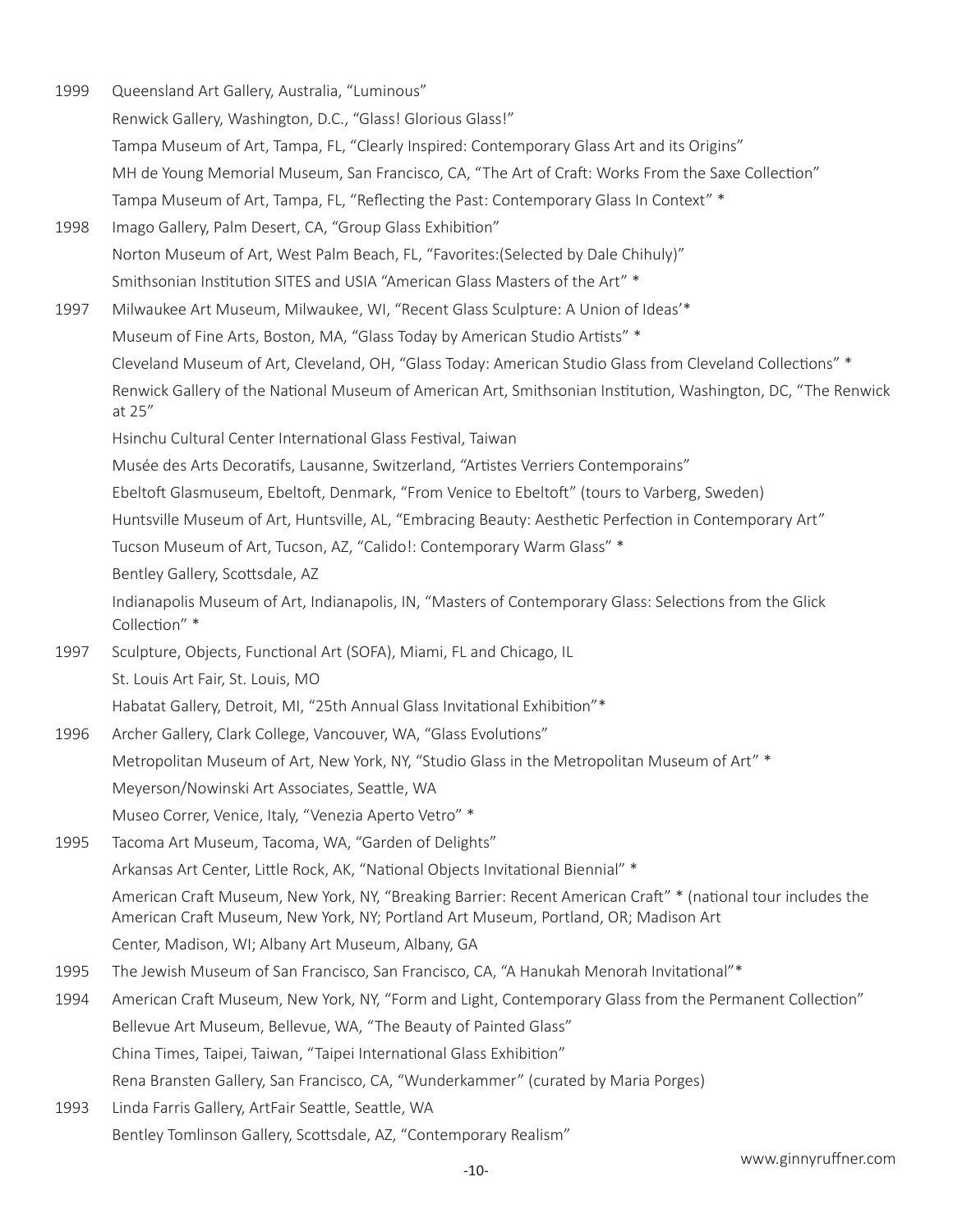1993 Taft Museum, Cincinnati, OH, "Tell Me A Story" (tour in Southeast Asia from 1993-1996, sponsored by USIA) Tarble Art Center, Eastern Illinois University, "Material Vision: Image and Object" \* The Fabric Workshop, Philadelphia, PA, "Umbrella Project" Milwaukee Art Museum, Milwaukee, WI, "Tiffany to Ben Tre" Fort Lauderdale Museum of Art, Fort Lauderdale, FL, "Glass From South Florida Collections" 1992 Helander Gallery, Palm Beach, FL, "The Pet Show" Morris Museum of Art, Morristown, NJ, "Glass: From Ancient Craft to Contemporary Art" \* Whatcom Museum of History and Art, Bellingham, WA, "Clearly Art: Pilchuck's Glass Legacy" *(national tour 1992-1996: Whatcom Museum of History and Art, Bellingham, WA; Crocker Art Museum, Sacramento, CA; Currier Gallery of Art, Manchester, NH; Chrysler Museum, Norfolk, VA; Tucson Museum of Art, Tucson, AZ; Palm Springs Desert Museum, Palm Springs, CA; Hunter Museum of Art, Chattanooga, TN; Brunnier Gallery, IA, State University, Ames, IA; Muskegon Museum of Art, Muskegon, MI; Birmingham Museum of Art, Birmingham, AL; Fort Wayne Museum of Art, Fort Wayne, IN; Museum of Art, Washington State University, Pullman, WA; Museum of History and Industry, Seattle, WA) \** Renwick Gallery of the National Museum of American Art, Smithsonian, Washington, DC, "American Crafts: The Nation's Collection" Fay Gold Gallery, Atlanta, GA, "Works By Southern Women" New Jersey Center for Visual Arts, Newark, NJ, "Contemporary Glass Sculpture: Innovative Form and Expression" Habatat Galleries, Detroit, MI, "20th Annual International Glass Invitational Exhibition" Betsy Rosenfield Gallery, Chicago, IL, "May 1992 Group Exhibition" 1991 International Exhibition of Contemporary Glass, Rouen, France, "Le Verre" Bellevue Art Museum, Bellevue, WA, "Masterworks, Pacific Northwest Arts and Crafts Now" Espace Duchamp-Villon, Rouen, France, "Contemporary Glasswork Art 1991" Security Pacific Gallery, Seattle, WA, "Celebrations and Ceremonies" Linda Farris Gallery, Seattle, WA, "Group Show of New Artists" Habatat Gallery, Detroit, MI, "Glass International" \* West End Gallery, New York, NY, "The Americans: A Venetian Tradition" Hokkaido Museum of Modern Art, Hokkaido, Japan, "World Glass Now '91" \* Azabu Museum of Arts and Crafts, Yokahama, Japan, "Glass Now '91" \* The Detroit Institute of Arts, Detroit, MI, "Studio Glass: Selections from the David Jacob Chodorkoff Collection" \* National Museum of Ceramic Art, Baltimore, MD, "Personal Visions-Diverse Images" The Memphis Brooks Museum of Art, Memphis, TN, "Glass Today" Cheney Cowles Museum, Spokane, WA, and Boise Art Museum, Boise, ID, "Artists at Work" Bellevue Art Museum, Bellevue, WA, "The Frozen Moment-Glass in the Northwest" 1990 Port of Seattle, Seattle, WA, "Pilchuck Glass Exhibition at Sea-Tac Airport" Greg Kucera Gallery, Seattle, WA, "Pilchuck Print Exhibition" James Corcoran Gallery, Los Angeles, CA, "Heal the Bay Surfboard Art Invitational" Monica Borgward Gallery and Glassmuseum Immenhausen, Bremen, Germany and Lobmeyr, Vienna, "New Glass-Lampworked" \* Blum Helman Gallery, New York, NY, "Artists for Amnesty" \* High Art Museum, Atlanta, GA, "By the Hand: Twentieth Century Crafts"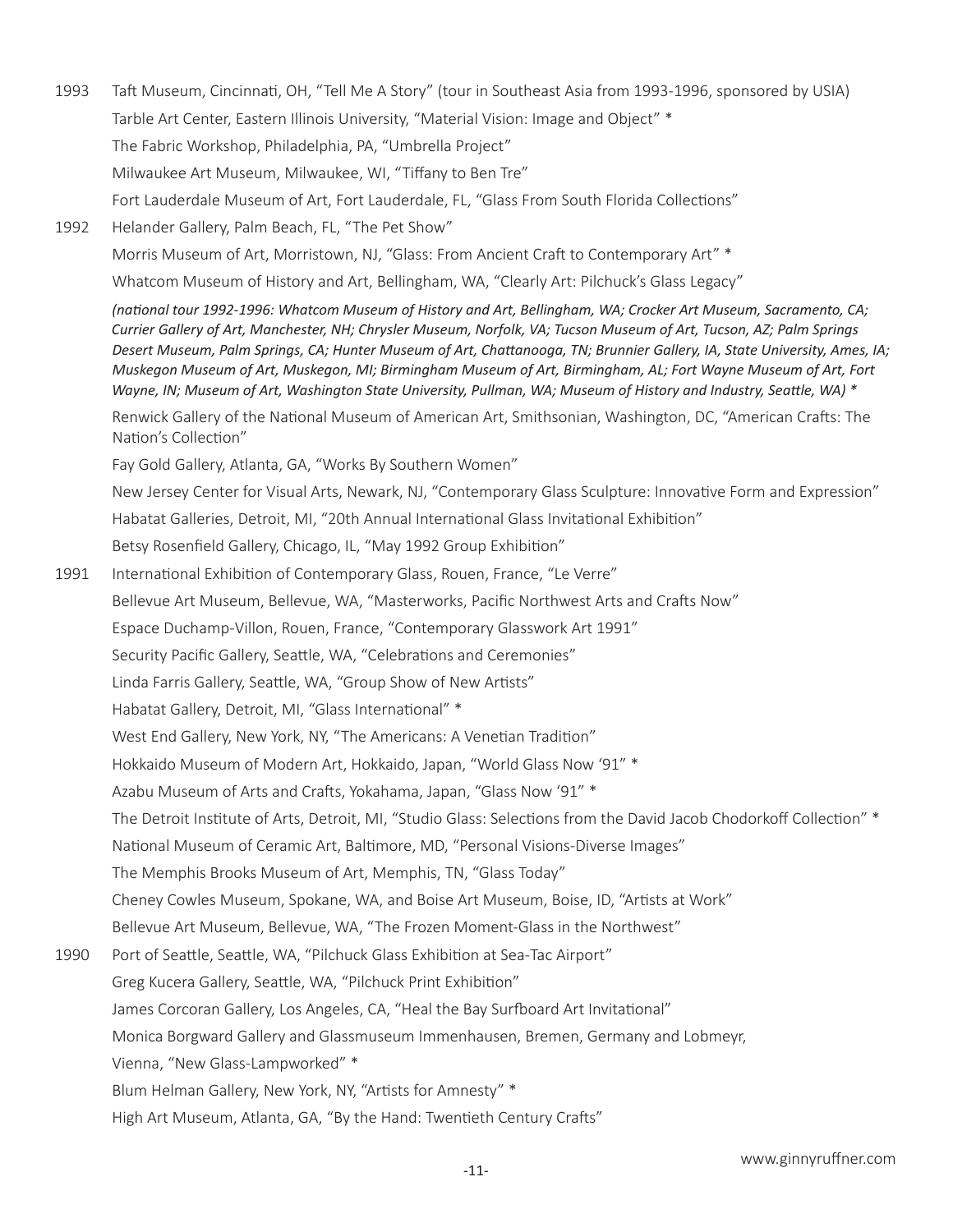1990 Azabu Museum of Arts and Crafts, Yokahama, Japan, "Glass Now '90" \* American Craft Museum, New York, NY, "Explorations/The Aesthetic of Excess" \* Heller Gallery, New York, NY, "Glass America" 1989 Musée National du Louvre, Paris, France, "Craft Today USA." \* (tour of twelve European museums, 1989-1991 organized by the American Craft Museum, NY, NY) Heller Gallery, New York, NY, "Painting on Glass" High Museum, Atlanta, GA, "Tradition/Studio Expression" Heller Gallery, New York, NY, "Glass America" Traver-Sutton Gallery, Seattle, WA, "Pilchuck Faculty Show" 1988 Museum of Modern Art, Hokkaido, Japan, "World Glass Now" \* Bellevue Museum of Art, Bellevue, WA, "Celebration" Florida State University Museum, Tallahassee, FL, "A Generation in Glass Sculpture" \* Bergstrom-Mahler Museum, Neenah, WI, "Studio Glass: A Collectors International Survey" \* Bellevue Museum of Art, Bellevue, WA, "Pilchuck School: The Great Northwest Glass Experiment" \* American Embassy, Prague, Czechoslovakia, "Pilchuck Glass Artists of the Pacific Northwest" \* Heller Gallery, New York, NY, "Glass America" Traver-Sutton Gallery, Seattle, WA, "Pilchuck Faculty Show" Habatat Gallery, Detroit, MI, "Glass National" \* 1987 Darmstadt Museum, Darmstadt, West Germany, "25 Years-Glass as an Art Medium" \* Galerie Rob van den Doel, Hague, Netherlands, "American Contemporary Glass" Habatat Gallery, Boca Raton, FL, "The New Aesthetic, an International Glass Invitational" \* Heller Gallery, New York, NY, "Glass America" Traver-Sutton Gallery, Seattle, WA, "Pilchuck Faculty Show" Habatat Gallery, Detroit, MI, "Glass National" \* 1986 Heller Gallery, New York, NY, "Glass America" Habatat Gallery, Detroit, MI, "Lampworking, An International Exhibit" 1986 Huntington Gallery, Huntington, WV, "New American Glass, Focus West Virginia" \* Louisville Art Gallery, Louisville, KY, "Contemporary Glass" Bellevue Museum of Art, Bellevue, WA, "Celebration" State Capitol Museum, Olympia, WA, "Washington Governor's Invitational" Traver-Sutton Gallery, Seattle, WA, "Pilchuck Faculty Show" Habatat Gallery, Detroit, MI, "Glass National" \* 1985 Cooper-Hewitt Museum, New York, NY, "The Art of Wine" \* Kingsport Fine Arts Center, Kingsport, TN, "Southern Studio Glass/New Directions" Kulturhuset, Stockholm, Sweden, "American Glass: 20 Artists" \* (tour to Finland and Norway) Traver-Sutton Gallery, Seattle, WA, "Pilchuck Faculty Show" Habatat Gallery, Detroit, MI, "Glass National" \* 1984 Leigh Yawkey Woodsen Art Museum, Wausau, WI, "Americans in Glass 1984" \* Macon Museum of Arts and Sciences, Macon, GA, "Georgia Glass" \*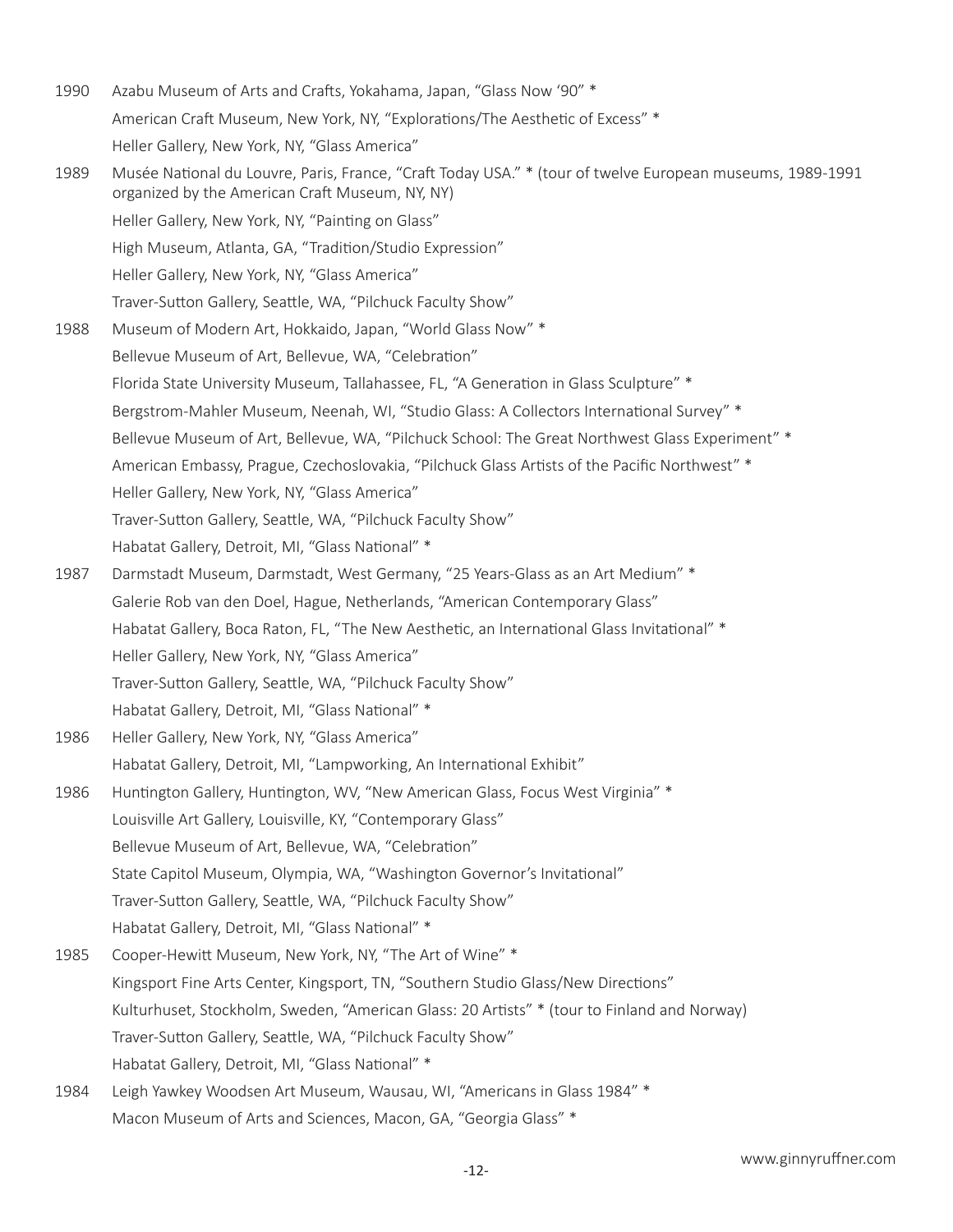- Heller Gallery, New York, NY, "Glass America" Traver-Sutton Gallery, Seattle, WA, "Pilchuck Faculty Show"
- Georgia Institute of Technology, Atlanta, GA, "Three Artists"
- Horizons Gallery, Mill Valley, CA, "International Sculpture Conference Show"
- Leigh Yawkey Woodsen Art Museum, Wausau, WI, "Americans in Glass 1981" \*
- LaGrange Museum, La Grange, GA, "La Grange Annual Juried Exhibition"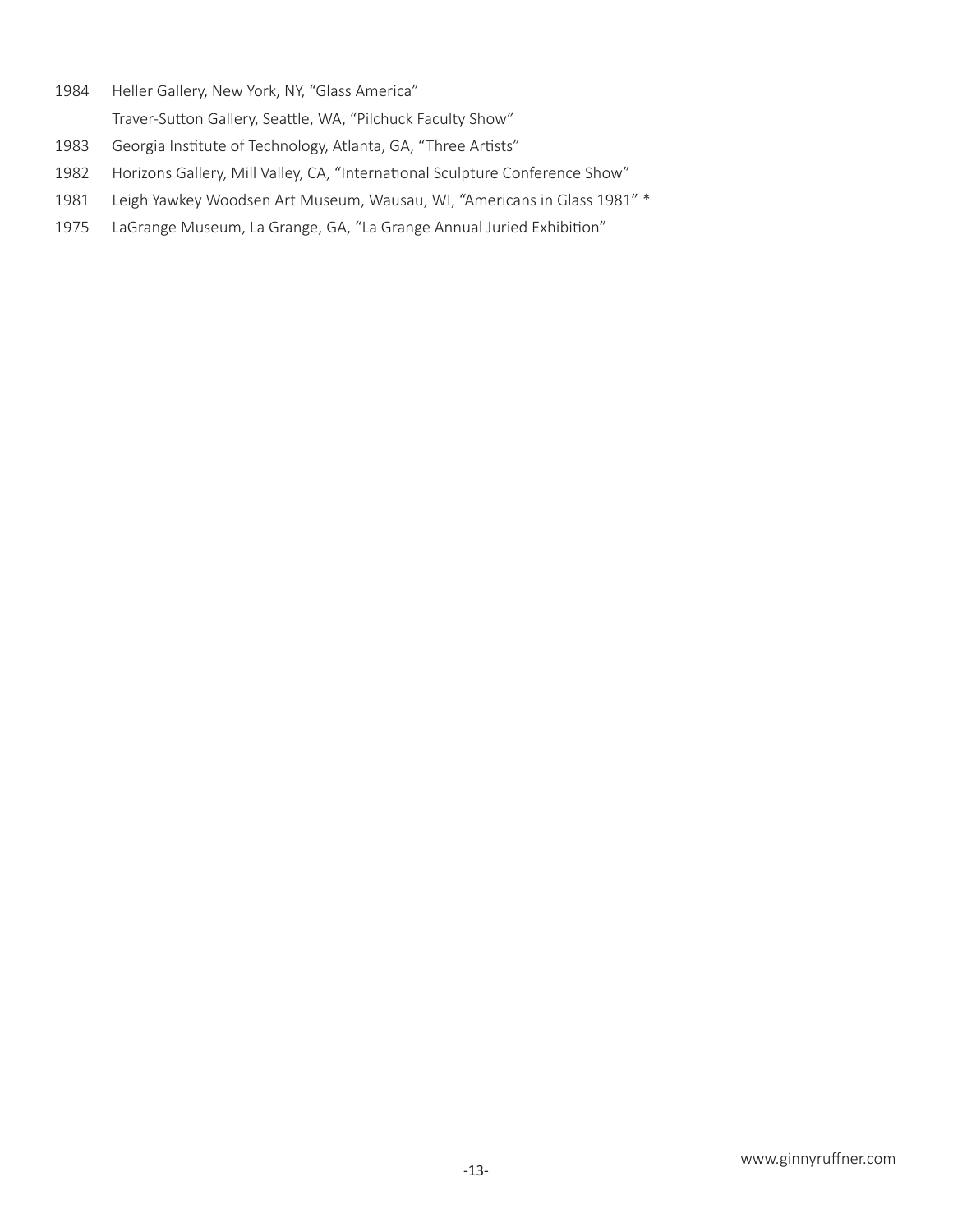# **PUBLIC ART**

- Tacoma Art Museum, "Wings", Public art installation
- Commission, Mary's Invitation- A Place to Regard Beauty, Olympic Sculpture Park, Seattle art Museum, Seattle, WA. Aluminum with bronze patina bench. 4 feet high x 9 feet long x 3 feet deep.
- Commission, The Urban Garden, corner of Seventh Ave. and Union Street in downtown Seattle, WA. A 28' high by 10' diameter kinetic green water feature. The yellow flower spins. The blue bells open and close and the red water can tips and pours water into the flower pot. A small viewing window allows viewers to see the interior mechanical workings. Completed July, 2011.
- Commission, Detroit Symphony Hall, Donor's Lounge, 2003, bronze stainless steel and glass sculpture, 6'8"h x 5'w x 15" d.
- Artist on the design team, Bellevue Convention Center, Bellevue, WA, in collaboration with Kohn Pederson Fox Architects, New York, NY. Commissioned by the City of Bellevue, WA. A 112' x 44' sculpture of bronze and steel on the east facade responded to the essential nature of a convention center: communication. Visible from the adjacent expressway, the artwork addressed the vehicular viewer as well as the pedestrian. Project not built due to funding and postponed until 1996. In 1996, the project was to resurrected and redesigned. It now consists of two 30' tall aluminum heads engaged in conversation with each other and with the street. Unrealized to date.
- Machan School, Phoenix, AZ, a commission from the Phoenix Arts Commission. A barren playground was provided with an "oasis" including shade, seating, drinking water, a sundial and elements that acknowledge and celebrate the bilingual make-up of the students, faculty and neighborhood. Completed 1993.
- Artist on the design team, Security Pacific Gallery, Seattle, WA, in collaboration with NBBJ Architects, Seattle, WA. Commissioned by Security Pacific Bank for a non-commercial gallery space in downtown Seattle. Responsible for facade redesign as well as artwork which included  $3 - 16' \times 8'$  bronze wings on the facade at various elevations and  $6 - 16'$ x 2.5' laser cut aluminum panels forming a frieze across the front of the building. Completed in 1990, removed in 1997 due to building sale.
- "Love and War," an outdoor experimental opera. Composed by Pete Leinonen, designed by Ginny Ruffner. To be performed in an exposed wall of underground Seattle, 4 stories high, 1 block long. Unrealized to date.
- Artist on the design team for the redesign of South Park Community Center, Seattle, WA. In collaboration with ARC Architects. A One-Percent-for-Art project of the Seattle Arts Commission. Art includes: a 25 foot high steel portal, a site game consisting of 1000 different bronzes set in a 400 foot long sidewalk, and two locker room tile murals. Completed 1989.
- Outdoor chalk installation (mural), funded by Cornerstone Development and Harbor Development, Seattle, WA. The mural is 150 feet long and 30 feet high. Completed 1987, destroyed in 1988.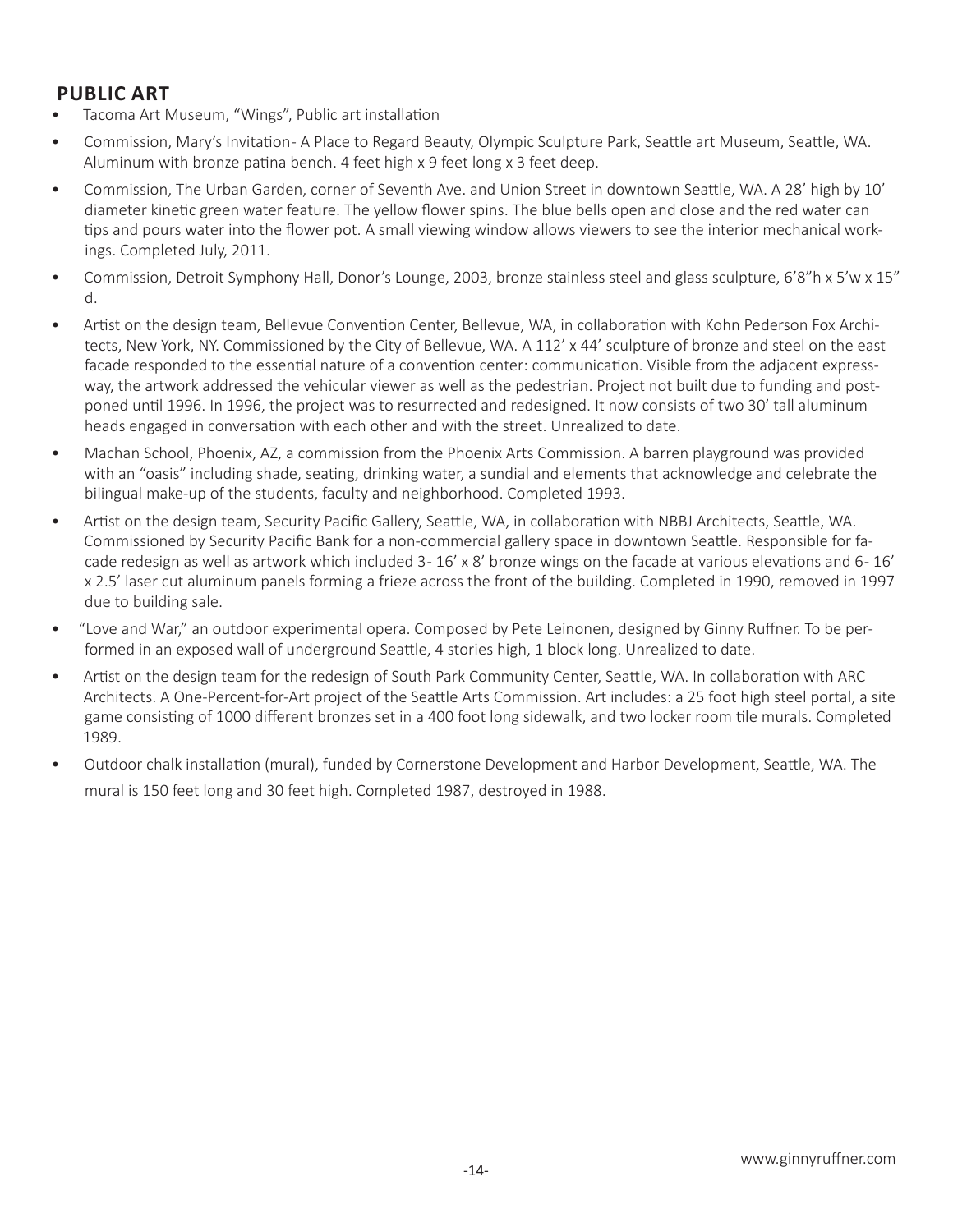# **HONORS**

- 2019 American Association of Glass Collector's (AAGC) Award.
	- Glass Art Society Lifetime Artistic Achievement Award.
- 2018 MoNA Luminaries Legacy Award, Museum of Northwest Art, La Conner, WA.
- 2017 Inclusion in the Archive of Fondazione Giorio Cini, Venice, Italy. "Not So Still Life" added to the Library of Congress.
- 2016 Inclusion in "History Through a Glass Lens", Museum of Glass, Tacoma, WA.
- 2015 Inclusion in Washington State History Link, Notable Figures, historylink.org. WA State Centennial Time Capsule Ceremony, includes original artwork by Ginny Ruffner, Olympia WA.
- 2014 Inductee, International Women's Forum-Washington State. Silver Award Winner and South Sound Magazine Editor's Choice Award, Seattle Arboretum Foundation Northwest Flower & Garden Show, February 5th. Honorary Member, American Institute of Architects.
- 2011 Honorary Chair, 5th Annual Brain Injury Association of Washington Gala Auction & Dinner, Seattle, WA.
- 2010 Elected Fellow, American Craft Council.

Seattle International Film Festival, 2010 Golden Space Needle Award, Best Documentary, "Ginny Ruffner: A Not So Still Life."

One of the Honored Artists, "International Flameworking Conference", 10th Anniversary, Salem Community College, Salem, NJ.

- 2007 "Master of the Medium Award," James Renwick Alliance.
- 2006 "Seattle 100: The People, Places and Things That Define Seattle Design," Seattle Homes and Lifestyles, Featured Artist, "International Flameworking Conference", Salem Community College, Salem, NJ, 2006
- 2003 Artist Image Series, University of Washington Library. King County Arts Commission Honors Award.
- 2000 "Honorary Lifetime...," Glass Art Society.
- 1999 "The Artist Series Award," Chateau Ste. Michelle, Woodinville, WA. "The Libensky Award," Pilchuck Glass School.
- 1996 "Woman of the Year", Palm Springs Desert Museum, Palm Springs, CA.
- 1995 "The First UrbanGlass Award for Outstanding Contribution..." UrbanGlass, Brooklyn, NY.
- 1994 Glass Eye Scholarship, Seattle, WA, 1993, 1994
- 1986 Visual Artist Fellowship, National Endowment for the Arts, Washington, D.C.
- 1985 National Endowment for the Arts/Southern Arts Federation Grant. Georgia Business Committee for the Arts Award, Atlanta, GA.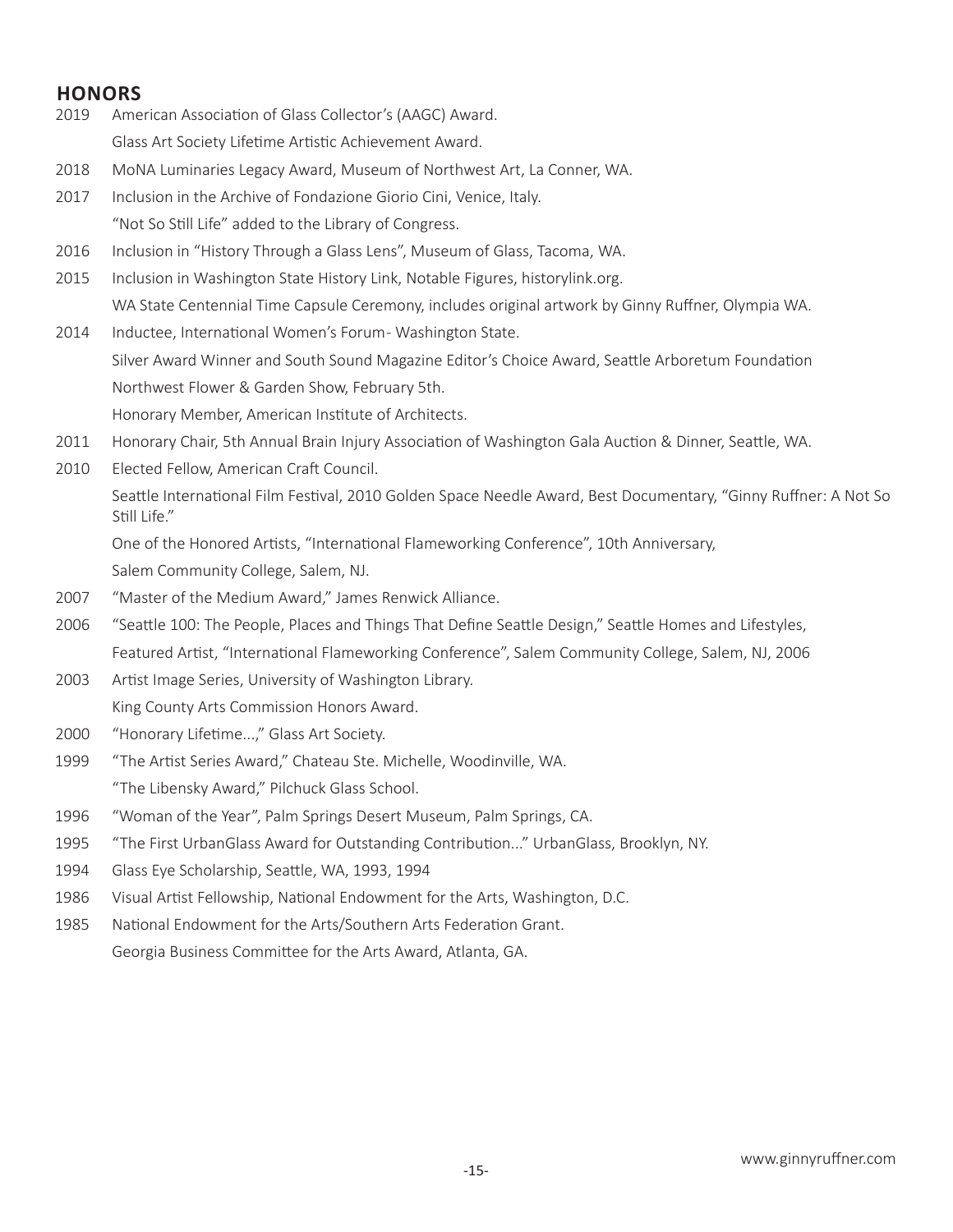# **LECTURES**

- 2020 "Transformed by the Digital," TTI Vanguard Conference, Seattle, WA 2020
- 2019 "Reforestation," Renwick Gallery of the Smithsonian American Art Museum, WA D.C.

"Making ROTI," speaking to the James Renwick Alliance. June 30, 2019.

Lecture and Film Screening of "A Not So Still Life." Renwick Gallery of the Smithsonian American Art Museum, Washington, D.C. July 11, 2019.

BrainMind Conference. MIT, Cambridge, MA. "Art and Technology in the 21st Century," MIT Enterprise Forum, Seattle, WA.

Glass Art Society (GAS) Conference, St. Petersburg, FL

- 2018 Tacoma Art Museum, Tacoma, WA.
- 2015 Institute for Systems Biology, Seattle, WA. E.G. Conference, Monteray, CA
- 2014 CERF Panel and Plenary/Keynote Speaker, Grantmakers In the Arts Conference (GIA), Houston, TX. Huntsville Museum of Art, Huntsville, AL.

Museum of Glass,Tacoma, WA.

- 2013 Museum of Glass,Tacoma, WA.
- 2012 International Society of Glass Beadmakers, Bellevue, WA, July 27, 2012. Traumatic Brain Injury Association of Washington, Seattle, WA, May 4, 2012
- 2011 TEDx The Conversation Continues, Seattle, WA, Dec 1st, 2011 Traumatic Brain Injury Association of Washington, Seattle, WA, October, 2011
	- "Sustenance: Money and Creativity", guest panelist, Cornish College of the Arts, Seattle, WA, June 28th, Glass Art Society conference (GAS), Seattle, WA, 2011

National Art Educators Association convention (NAEA), Seattle, WA, 2011

- 2010 Sculptural Objects Functional Art (SOFA), Chicago, IL, 2010 Pilchuck Glass School, Stanwood, WA, 2010 Museum of Northwest Art, La Conner, WA, 2010
- 2009 Princeton Art Museum, Princeton, NJ, 2009 "Adventures of the Mind," Symposium, Institute of Advanced Studies, Princeton, NJ, 2009 "Where The Paths Cross: The Art Of Science and the Science of Art," Museum of Northwest Art, La Conner, WA,
- 2008 "Adventures of the Mind, " Symposium, Morehouse College, Atlanta, GA, 2007
- 2006 Suffolk Center for Cultural Arts, Suffolk, VA, 2006
	- Salem Community College, 'International Flameworking Conference' (featured Artist), Salem, NJ, 2006
- 2005 "Adventures of the Mind" Symposium, Stanford University, Palo Alto, CA, 2005 University of Hawaii, 2005

Palm Springs Desert Museum, Palm Springs, CA, 2005

- 2004 Polk Museum of Art, Lakeland, FL, 2004
- 2004 Columbia Museum of Art, Columbia, SC, 2004
- 2003 Artist Image series lecture, University of Washington Suzallo Library, Seattle, WA, 2003 "Adventures of the Mind" Symposium, Seattle, WA, 2003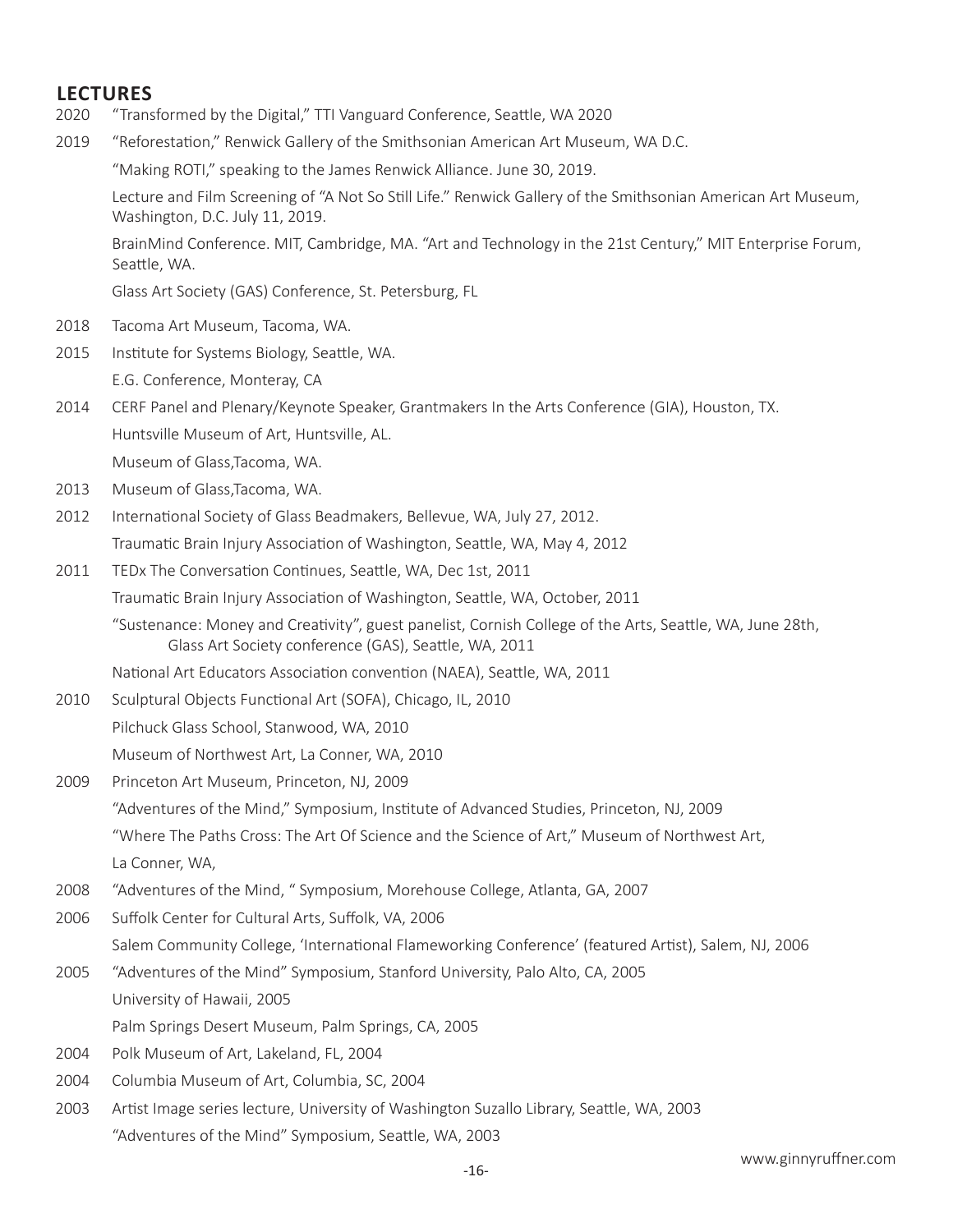- International Museum of Glass, Tacoma, WA, 2003
- Sculptural Objects Functional Art (SOFA), Chicago, IL, 2002
- Glass Art Society conference (Lifetime Award,) New York, NY, 2001
- Seattle Art Museum, Seattle, WA, 2000
- Hsinchu City Cultural Center, Taiwan, 1999 Sculptural Objects Functional Art (SOFA), Chicago, IL, 1999
- "Passion Afire," City Centre, Seattle, WA, 1998
- International Sculpture Conference, Providence, RI, 1996 Palm Springs Desert Museum, Palm Springs, CA, 1996
- Seattle Art Fair, Seattle, WA, 1994 Kosta Boda Salute to Glass, Seattle, WA, 1994 Sculpture, Objects, Functional Art (SOFA), Chicago, IL, 1994
- Renwick Gallery of the National Museum of American Art, Smithsonian Institution, Washington, D.C, Seattle Art Museum, Seattle, WA, 1990, 1991
- Cornish College of the Arts, Seattle, WA, 1991 Otaru International Glass Festival, Otaru, Japan, 1990 International New Art Forms Exposition, Chicago, IL, 1990
- American Craft Museum, New York, NY, 1990
- Keynote Speaker, Ausglas Conference, Melbourne, Australia, 1989

 Rhode Island School of Design, Providence, RI, 1989 Alfred University, Alfred, NY, 1989 Glass America, Heller Gallery, New York, NY, 1989

- Glass Art Society Conference, Toronto, Canada, 1989 Bellevue Art Museum, Bellevue, WA, 1988, 1990
- National Sculpture Conference, Cincinnati, OH, 1987
- Olympia Museum, Olympia, WA, 1986
- Glass Art Society Conference, Corning, NY, 1984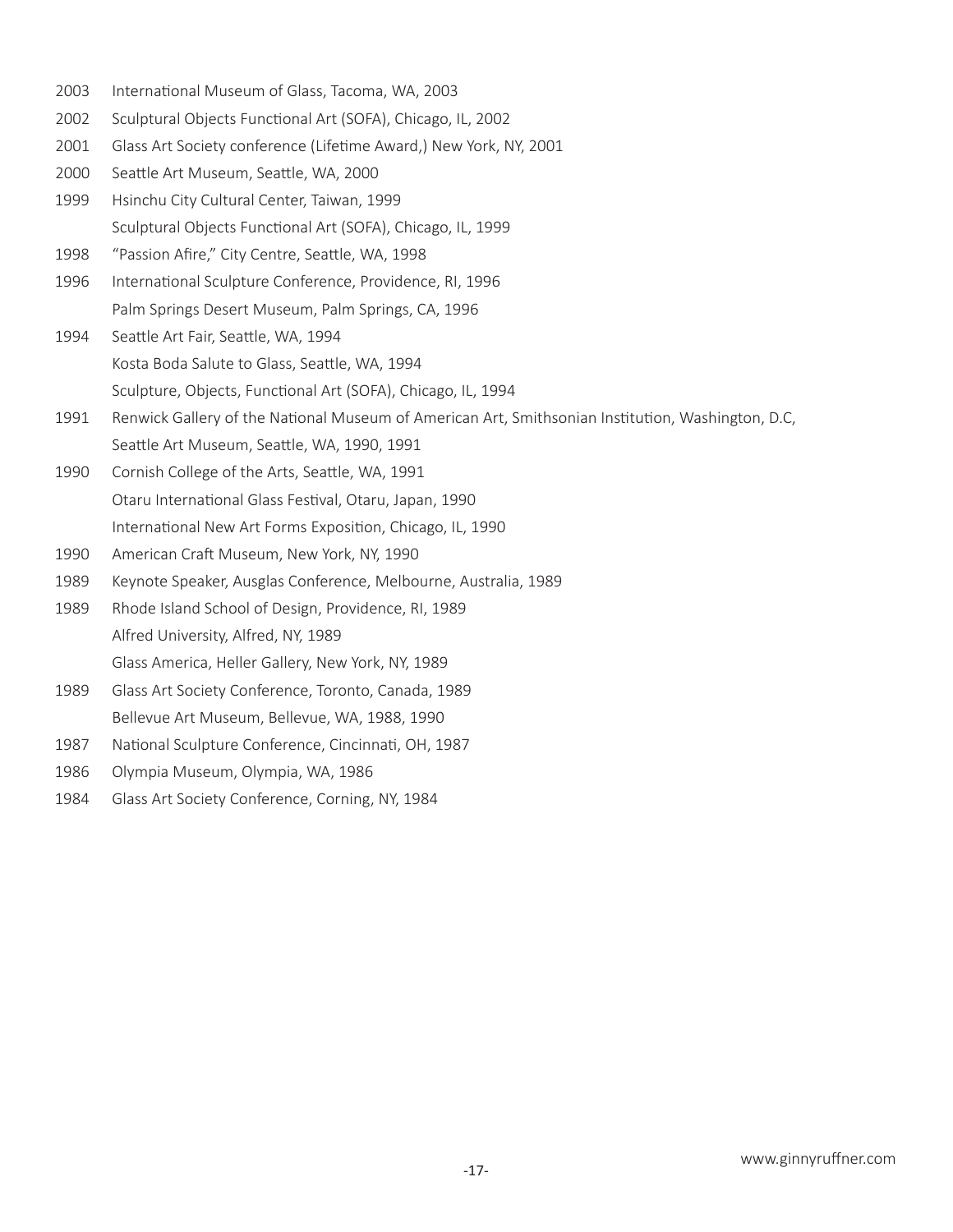## **TEACHING/RESIDENCES**

- Instructor, User Interface (UI) class, U.W. Bothell
- Artist In Residence, Museum of Glass, Tacoma, WA
- Visiting Artist, Institute for Systems Biology, Seattle, WA
- Artist In Residence, HudsonAlpha INstitute for Biotechnology, Huntsville, AL, January 12 16
- 2014 Artist In Residence, Museum of Glass, Tacoma, WA, January 2-5
- 2013 Artist In Residence, Museum of Glass, Tacoma, WA, March 27- April 1
- Artist In Residence, Hedgebrook, Writers Colony, Whidbey Island, WA, Fall
- Artist in Residence, Pilchuck Glass School, Stanwood, WA, 1988, 1993, 2010
- Artist in Residence, University of Hawaii
- Artist in Residence, Waterford Crystal, Ireland
- Artist in Residence, Hsinshu, Taiwan
- Instructor, Université d'été, Sars-Poteries, France
- Workshop Instructor, Ausglas Conference, Melbourne, Australia
- Workshop Instructor, Pratt Fine Arts Center, Seattle, WA, 1985, 1986 Workshop Instructor, New York Experimental Glass Workshop (URBANGLASS) NYC, 1985, 1986, 1990
- Workshop Instructor, Tyler School of Art, Philadelphia, PA Instructor, Pilchuck Glass School, Stanwood, WA, 1984-1990, 1995
- Instructor, Penland School of Crafts, Asheville, NC, 1987; Visiting Scholar, 1979, 1983 Instructor, Summervail Craft School, Vail, CO, 1983
- Workshop Instructor, California College of Arts and Crafts, Oakland, CA
- Adjunct Instructor, Art Department, Dekalb College, Atlanta, GA (Painting, Art History)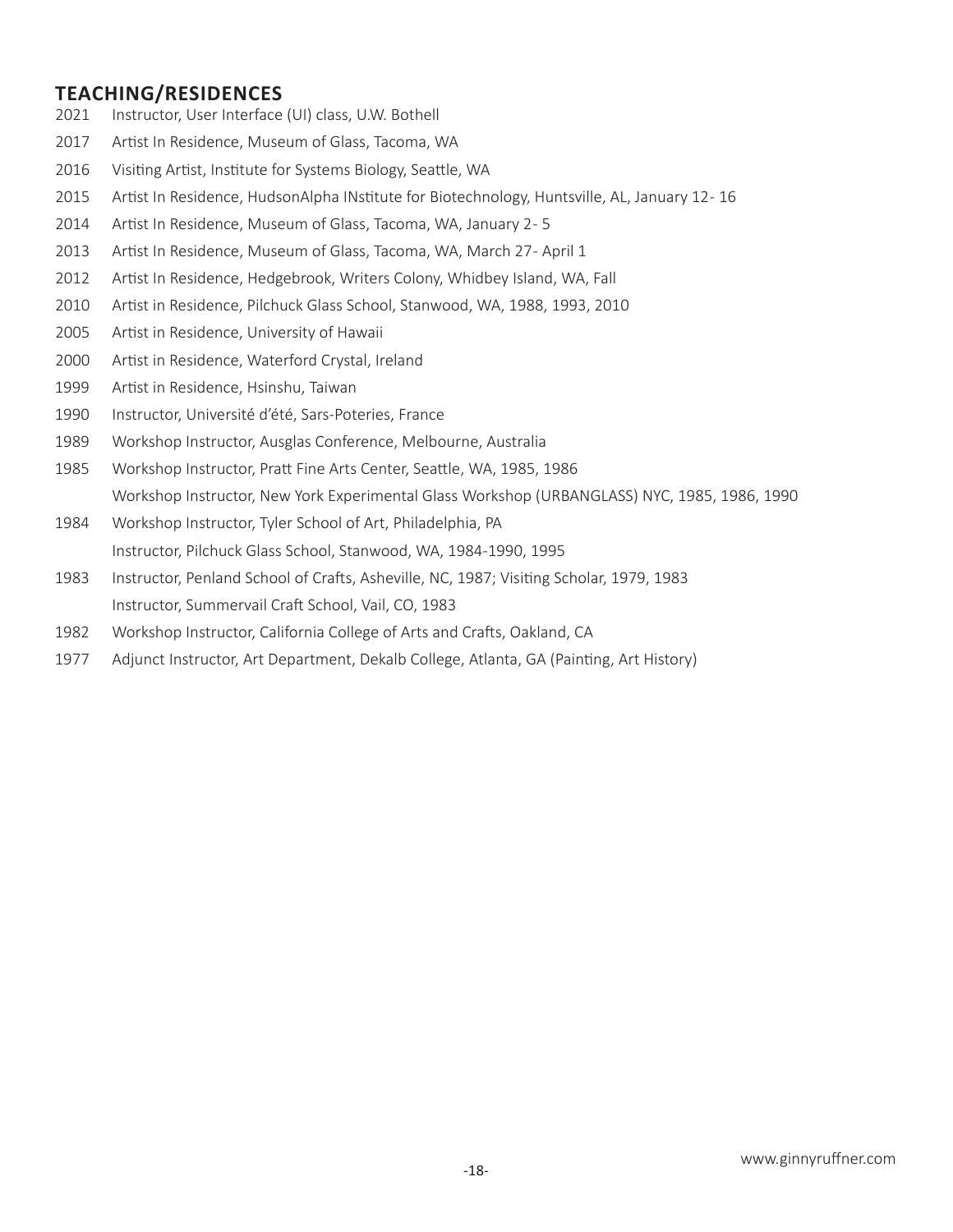## **OTHER PROFESSIONAL EXPERIENCE**

Member of MENSA, Current

- 2019 Bainbridge Island Museum of Art Advisory Council
- 2014 Silver Award Winner and South Sound Magazine Editor's Choice Award, Seattle Arboretum Foundation Northwest Flower & Garden Show, February 5th, 2014 Inductee, International Women's Forum- Washington State, 2014
- 2013 Centro Studi del Vetro (Glass Study Center), Drawings and information acquired and installed, Instituto di Storia dell'Arte, Giorgio Cini Foundation, Venezia, Italy, 2013
- 2011 Leadership Council, Bainbridge Island Museum of Art, Bainbridge Island, WA, 2011-current
- 2009 National Museum of Women in the Arts, "The Imagination Cycle" acquired and installed in their "Books As Art" collection, Washington, D.C., 2009
- 2008 Archives of American Art, Biographical papers and information acquired and installed, Smithsonian Institution, Washington, D.C., 2008
- 2005 Advisory Council-Achievement Advocates, Adventures of the Mind, 2005-current
- 2003 Board of Directors, ON THE BOARDS, Seattle, WA, 2003-current
- 2001 Advisory Council, Pilchuck Glass School, Stanwood, WA, 2001-2005
- 2004 Juror, FIRST Robotics Competition, Online Web site Judge, 2004
- 2003 Juror, FIRST Robotics Competition, Western Regionals, 2002, 2003 Artist Trust Honorary Board Member, 1998-2003
- 1999 Juror, Public Art competition, Hsinshu City Public Park, Taiwan, 1999 Curator, "Tip of the Iceberg: Some Contemporary Lampworking," Florida Craftsmen Gallery, St. Petersburg, FL, 1999

Book Cover Art, Storylines, Elliot G. Mishler, Harvard Press, 1999

- 1998 Curator, Bumbershoot Arts Festival, "Alternative Portraiture," Seattle, WA, 1998
- 1997 Juror, St. Louis Art Fair, St. Louis, MO, 1997 Juror, Atlanta Art Fair, Atlanta, GA, 1997 Board of Directors, Arts Ballard, Seattle, WA, 1997
- 1996 Juror, Microsoft Avatar Design Contest, Redmond, WA, 1996 Honorary Board member, James Renwick Alliance, 1993-1996
- 1995 Bombay Gin special commission (advertising campaign), New York, NY, 1995 Adviser, Product Design Department, Parsons School of Design, New York, NY, 1993, 1994
- 1994 Board of Directors, UrbanGlass, Brooklyn, NY, 1992-1994
- 1991 Commissioner, Seattle Art Commission, Seattle, WA, 1991 Board of Trustees, Pilchuck Glass School, Stanwood, WA, 1991-2001, Vice President, 1994-2000 Curator, "Glass: Material in the Service of Meaning," Tacoma Art Museum, Tacoma, WA, 1991
- 1990 Coordinator, Glass Art Society Conference, Seattle, WA, 1990
- 1990 Contemporary Art Council Program Committee, Seattle Art Museum, Seattle, WA, 1990-1999 Absolut Vodka sculpture commission (advertising campaign), "Absolut Ruffner," 1990 Album Cover Art, "Ripe Four Distraction", music by James Lee Stanley, 1990 Juror, New Glass Review 11, Corning, NY, 1990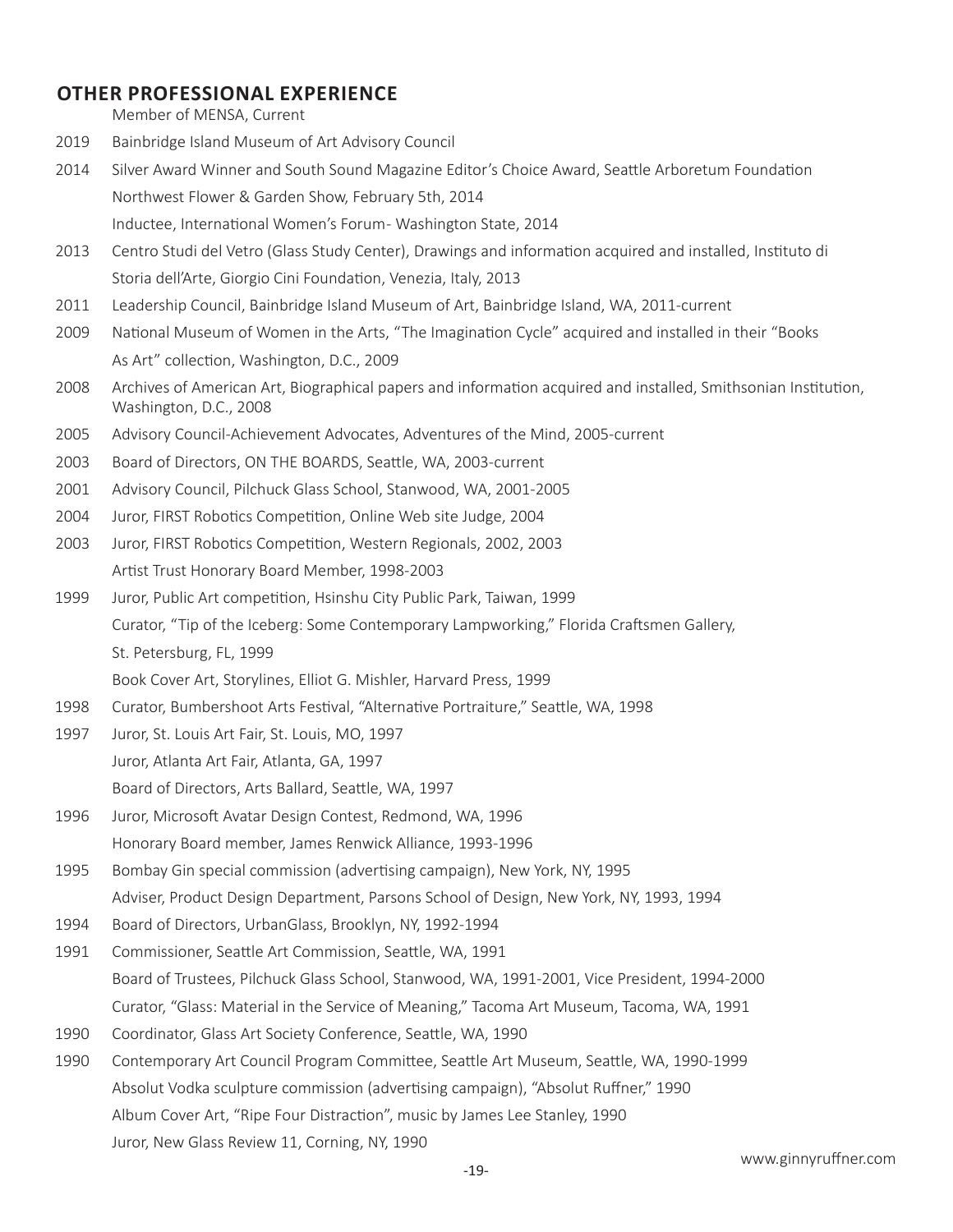1989 Editorial Advisory Board, Glass Magazine, Brooklyn, NY, 1989-1994 Board of Directors, Glass Art Society, 1988-1990, President, 1991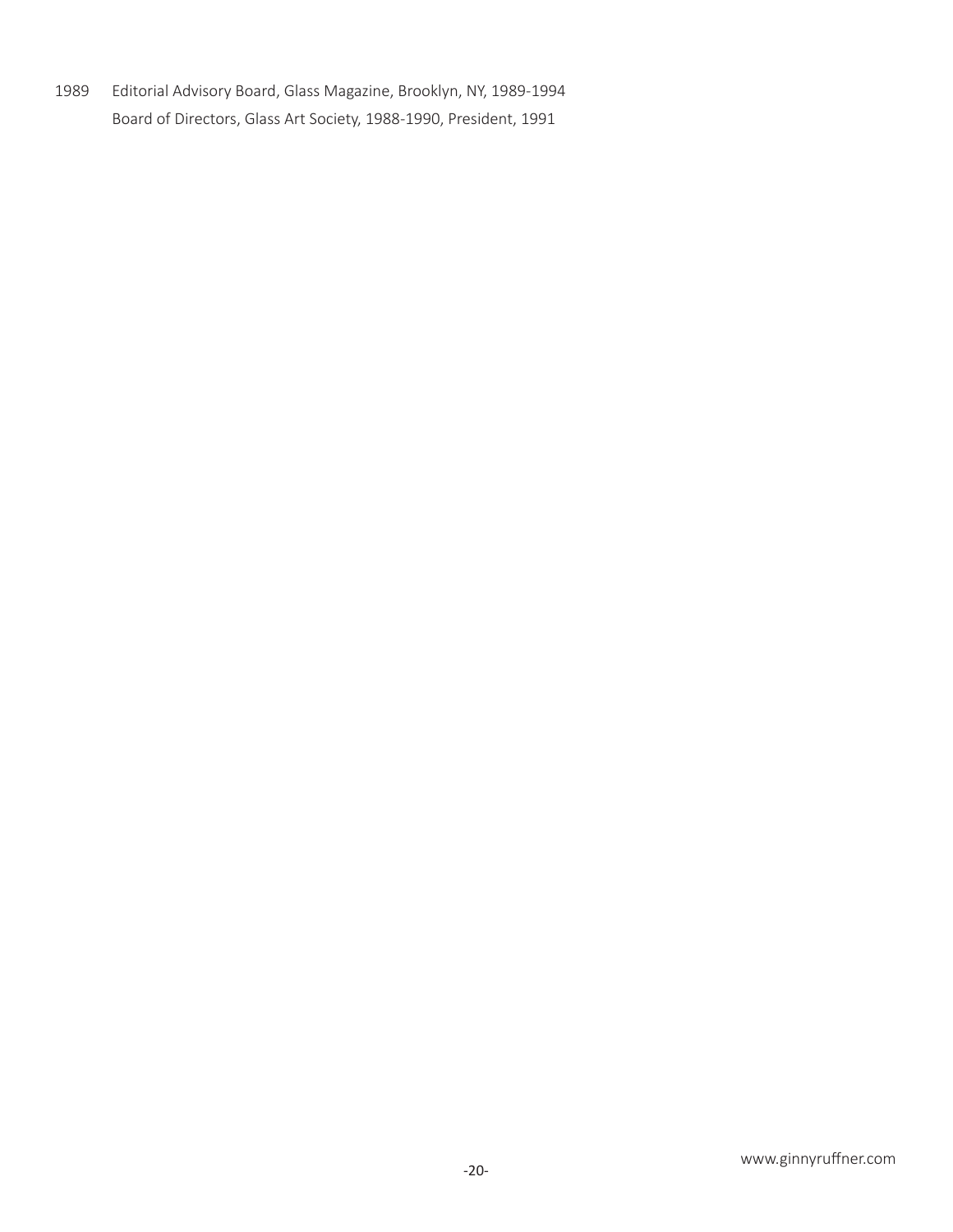# **ARTICLES IN PRINT**

- 2020 The Urban Glass Quarterly, "How to Get Through This." No. 159
- 2019 Washington Post: "You Never Know What'll Pop Up: Ginny Ruffner Plants Seeds of Hope with 'Reforesta-tion of the Imagination.'"

"How to Make Art? It's Elemental." Crosscut.

The Glass Art Society Journal. "Awards and Tributes." St. Petersburg.

Leda, Cempellin. "Endless Possibilities." Juliet.

2018 King 5 News: Mad Art Studios takes art to the next level.

Nancy Guppy spotlights 'Reforestation of the Imagination'

Seattle Refined: Interactive art exhibit from local artist will have you stumped.

"Talking out your Glass" podcast with Shawn Waggoner of Glass Art Magazine.

UW Biology PhD students present their on-going research projects within the inspiring site-specific sculptural installation Reforestation of the Imagination.

The Stranger Recommends: Reforestation of the Imagination

2017 Glass Art Magazine,"Ginny Ruffner: The Flowering Phoenix"

256 Magazine, Huntsville, AL- Celebrating 50 Years

2016 City Arts: Ginny Ruffner's New Reality.

"Talking out your Glass" podcast with Shawn Waggoner of Glass Art Magazine

The Flow, "Ginny Ruffner- Flameworked Glass, Public Art and Emerging Technologies"

Crosscut, "How Tech is Changing Seattle's Art Scene,"

Crosscut, "Ginny Ruffner's Modern Alchemy - from glass art to virtual reality"

Geekwire, "Poetic Hybrids"

Computer Magazine, "Science, technology and art merge at Seattle Art Museum's Poetic Hybrids' exhibit"

Geekwire, "Augmented reality exhibit at Seattle Art Museum creates holographic art in real time"

- 2015 Alaska Airlines Magazine, "Innovation in Art" by Ted Fry, November 2015
- 2014 Huntsville Museum of Art, Art Views, pg 3, Fall/Winter 2014

The Huntsville Times, "Intrinsic Beauty", October 5th, 2014

Urban Glass Quarterly, "No retrospective: Ginny Ruffner museum exhibition keeps focus on latest work", Claudio Martino, October 3rd, 2014

Urban Glass Quarterly, "Seattle Art Museum unveils memorial bench designed by Ginny Ruffner to honor

the late Mary Shirley", Andrew Page, July 1, 2014

The Desert Sun, "Supporters Create a Wonderland," Betty Francis, December 1, 2013

Seattle Public Art Map, The Urban Garden, pg 15, August 2013

The Crafts Report, Medium: Glass, pg 10-15, June 2013

The Stranger, "The Odd Couple," Jen Graves, May 29, 2013

The Stranger Suggests, Jen Graves, May 29, 2013

- 2013 "There Is Beauty All Around Us" at Hotel Ballard, Carilyn Platt, May 28, 2013
- 2012 New Glass Review 33, Corning Museum of Glass, pg 85 & 118, 2012 The UrbanGlass Art Quarterly, 50 at 50, Issue 127, Summer 2012 The GlassBead, "Ginny Ruffner," Vol XIX, Issue 1, Winter 2012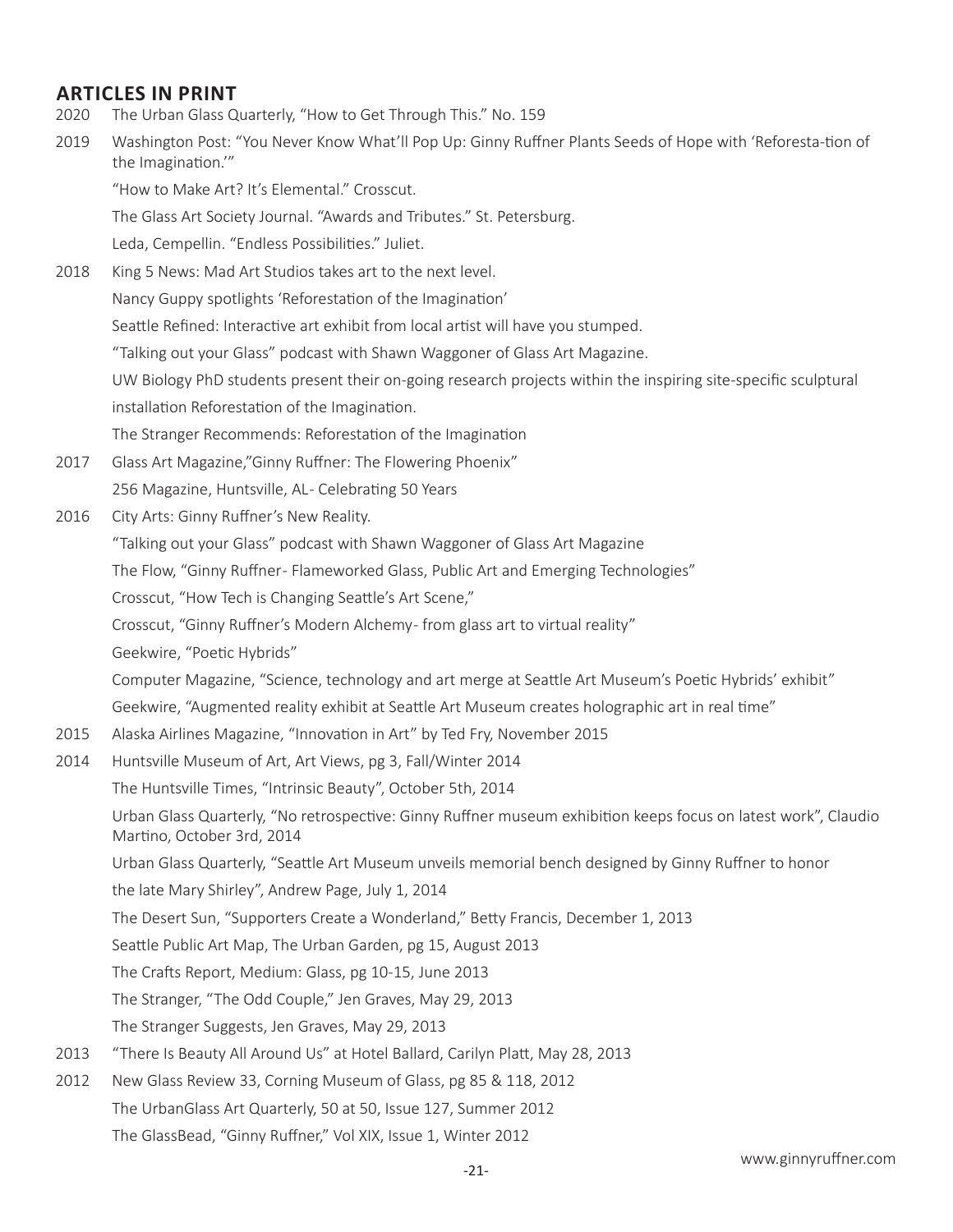- 2012 Sculpture Magazine, "Ginny Ruffner's Seattle Garden," Derrick R. Cartwright, July/August, 2012
- 2011 Notable Acquisitions, Corning Museum of Glass, pg 65 Seattle Times, Pacific Northwest Magazine, "Flowers Bloom on Seventh Avenue," Valerie Easton, Oct 16 Seattle Times, "A Not so Still Life: Ginny Ruffner documentary draws you in," Moria Mcdonald, July 21 Reno Gazette-Journal, "Artist travels to Reno for showing of film depicting her survival story," Forrest Hartman, July James Renwick Alliance, 37th Upcoming JRA Events & June Newsletter, June Seattle Times, "A five-ton 'Urban Garden' is planted downtown," J.B. Wogan, June 25 Puget Sound Business Journal, "Soon: giant flowerpot sculpture on a Seattle Corner," Patti Payne New Glass Review 32, "Jurors Choice," Corning Museum of Glass The Weekly Volcano, "A Not So Still Life," Christopher Wood, Feb 4 Art Access, "Aesthetic Engineering: The Imagination Cycle," Kathleen Cain, Vol 20, Jan-March 2010 AmericanStyle Magazine, "Style Spotlight: Inside the Mind of an Artist," Claire Patterson Blome, Issue 74, Reklama, Featured article in this Russian weekly publication, Nov 11, 2010 CityArts, "Curator's Eye: Bellevue Arts Museum, When Worlds Collide," Tim Appelo, Oct 31, 2010 Seattle Times, "Creativity in Bloom," Gayle Clemans, Oct 24, 2010 Seattle Times.nwsource.com, "Ginny Ruffner's art blooms at Bellevue Arts Museum and on film," Gayle Clemans, Oct 23, 2010 Puget Sound Business Journal, "Sheraton to put a 'garden walk' on 7th," August 11, 2010 Glass Quarterly, "Reviews: Resonances in Glass," at the Museum of Northwest Art, La Conner, WA, Victoria Josslin, Issue 119, Summer 2010 WTVM.com, Global, "Rediscover the art of glass in Auburn," Colleen Bourdeau, 2010 www.salemcc.edu/news, "Glass Masters reunite to celebrate IFC's 10th Anniversary," Tracy Wiggins, Seattle Times.nwsource.com, "Locally made documentaries showcased at Seattle International Film Festival," Moira Macdonald, May 15th, 2010 2009 The Arts in Lakeland, FL, News and Info, "Polk Museum of Art Now Owns Two Chihulys and a Ruffner," Meredith Spresser, April 10th, 2009 Art Knowledge News, online magazine, "Polk Museum Acquires Two Chihulys and a Ginny Ruffner," April 13th, 2009 American Craft Magazine, "A Very Touchable Trio," Beverly Sanders, February 2009 Racine Post, "Go Figure! The Human Form at RAM," February 23, 2009 Seattle Times, "12 Minute Max," Michael Upchurch, February 14, 2009 2008 New Glass Review 27, "Recent Important Acquisitions," Corning Museum of Glass, 2008 2007 Salt Lake Magazine, "Creative Genes," Brittany Karford, December, 2007 The Salt Lake Tribune, "Joy and Science Burst from Ruffner's Sculptures," Brandon Griggs, November 4, The Park Record, "Testing the Limits of Beauty," Anna Bloom, November 2, 2007 2007 Tampa Bay Weekly, "Arts Center Features Contemporary Glass Works," January 3, 2007 2006 Chicago Tibune, "Dale Chihuly's hometown breaks away from the crowd," April 3, 2006 Sunday Gazette-Mail, "Our Art: 'Good Enough To Eat'", March, 2006 The Virginian-Pilot, Review of "Evolution of Beauty through Creativity," Teresa Annas, October 12, 2006 Suffolk News-Herald, "Well-known artist on display at SCCA," Ashley McKnight-Taylor, September 25,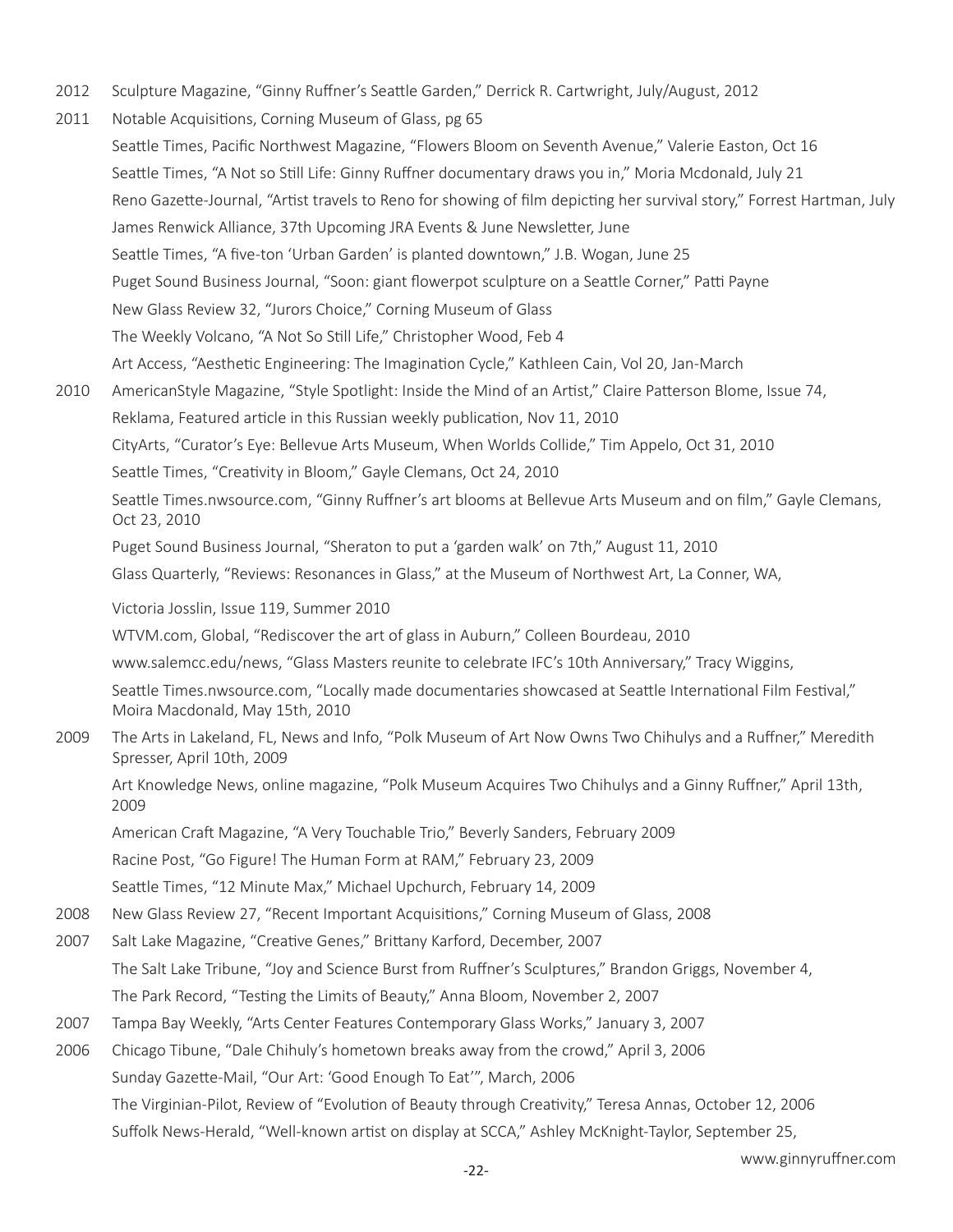2006 The University of Georgia, Lamar Dodd School of Art Newsletter, "Alumni Profile: Ginny Ruffner's Flower ing Tornado," Regina Hackett, Summer, 2006 Seattle Times, "An Overview of Glass from Near and Far," Matthew Kangas, May 12, 2006 Glass Art Magazine, "Flamework 2006: Part 1, Conversations with Seven Artists: A Collective Consciousness," Debbie Tarsitano, March/April, 2006 South Jersey Weekender, "A Touch of Glass," Andrew Frankum, March, 2006 Seattle Magazine, "Heart of Glass," February, 2006 Seattle Homes and Lifestyles, "Seattle 100: The People, Places and Things that Define Seattle Design," Robyn Cannon, February, 2006 2005 Southwest Art, "Eternal Sunshine," Bonnie Gangelhoff, May, 2005 Southwest Art, "California," anonymous, April, 2005 Seattle Post-Intelligencer, "Woodside/Braseth Broadens Its Scope in New Location," Regina Hackett, March, 2005 Art in America, "Report from Seattle," Janet Koplos, September, 2005 Art Guide Northwest, (cover) "Ginny Ruffner's Flowering Tornado," Regina Hackett April-October 2005 Tacoma Weekly, "Bring on the Tornado," Diane de la Paz, July 21, 2005 Tacoma News Tribune, "Creative Art, Creative Living," Jen Graves, June 21, 2005 Seattle Times, "Over the Top with Ginny Ruffner," Sheila Farr, July 18, 2005 American Craft Magazine, Gallery, November, 2005 Seattle Homes and Lifestyles, "Gardening with a Bang," Linda Plato, September, 2005 Palm Springs Desert Life, "The Art of the Comeback," Steven Biller, February, 2005 Delta Sky, "City of Glass," Jonathan Lerner, February, 2005 The Press-Enterprise, "Artwork Radiates Vibrant Color," Mark Muckenfuss, February, 2005 The Press-Enterprise, "Artist Gets Her Exhibit," Wes Woods, February, 2005 2004 Seattle Woman Magazine (cover), "Beyond the Glass Ceiling," Leslie Forsberg, November, 2004 The Virginian Pilot, "Riding the Whirlwind," Teresa Annas, October 10, 2004 Petersburg Times, "From Tragedy, Beauty," Lennie Bennett, June 27, 2004 The Gamecock, "Creativity brings celebration of life to Columbia," Meg Moore, February 10, 2004 The State, "A Flowering Tornado," Jeffery Day, February 8, 2004 Free Times, "A Tornado of Creativity," Mary Bentz Gilkerson, March 3, 2004 The State, "Art in a Twist," Jeffery Day, March 7, 2004 2003 Chicago Tribune, "Chihuly glasswork showcased in Racine, WI," August, 2003 Flagpole, "A Flowering Tornado of Glass," by Debbie Michaud New Glass Review 24, "Juror's Choice," Corning Museum of Glass, 2003 2001 The Washington Times, "Out and About," September, 2001 Vetro, "ll Vetro et la Musa: l'arte di Ginny Ruffner," by Tina Oldknow, September, 2001 Glass, "The Pursuit of Beauty: Ginny Ruffner's Installations," by Matthew Kangas, #83, Summer 2001 Pacific Northwest, Seattle Times Magazine, "Artists in their Gardens," by Val Easton, January 21, 2001 American Craft, "Mind Garden," February/March, 2001 Glashaus, "Waiting for the fall," Geoff Wichert, January, 2001 New Glass Review 22, "Juror's Choice," Corning Museum of Glass, 2001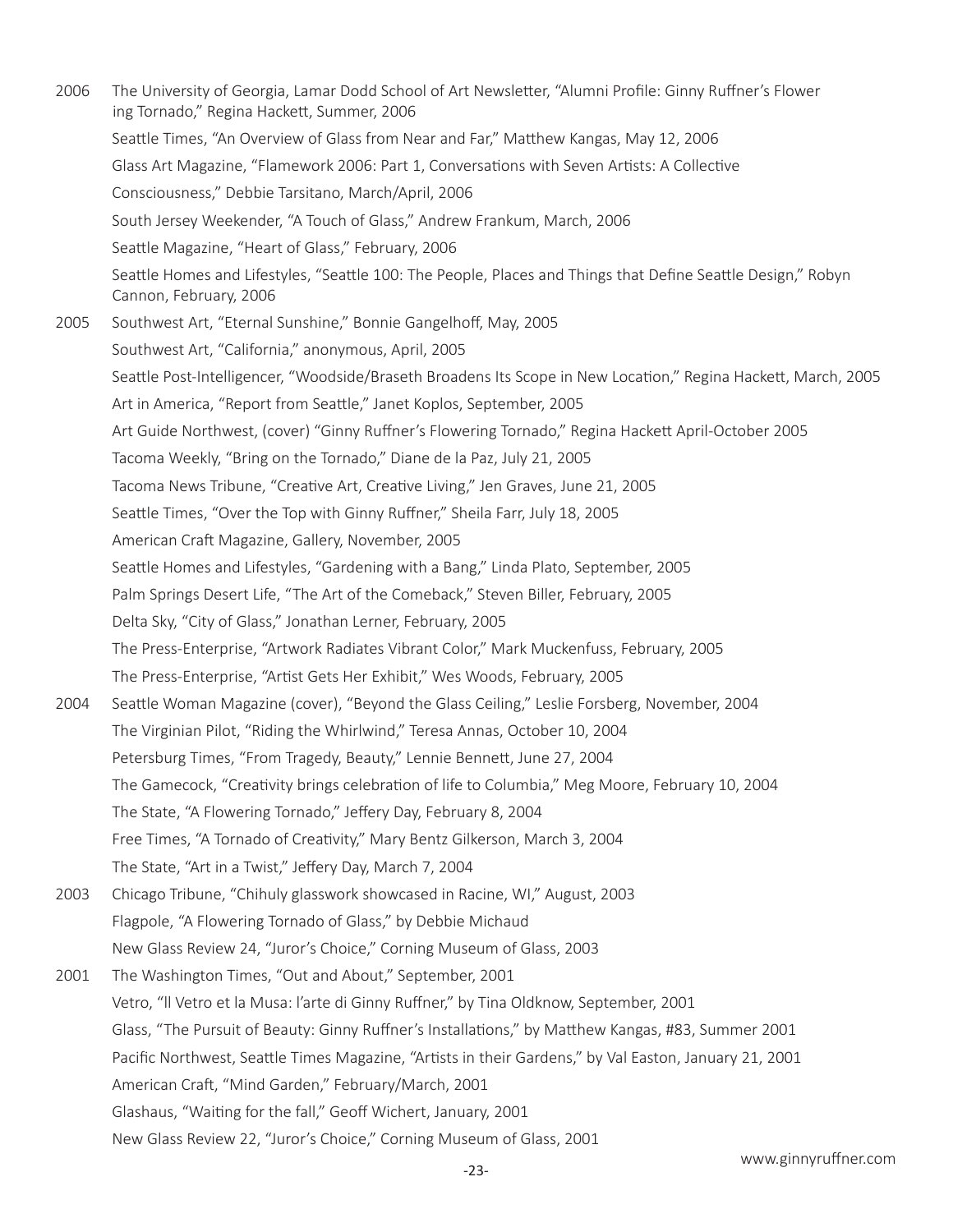- 2000 School Arts, Kent Anderson, March, 2000 Neues Glas, "The Universe of Ginny Ruffner," Uta Klotz, April, 2000 Seattle Times "Steel 'beliefs' and rose-petal 'thoughts' grow in Mind Garden," 'Sheila Farr
- 1999 American Style, "In Living Color," David Berger, Spring, 1999 Craft Arts (Australia), "Luminous…and More," Glenn R. Cooke, issue 46, 1999
- 1998 The Atlantic Monthly, "The Art of Overcoming," Sheila Farr, November 18, 1998 Artweek, "A conversation with Ginny Ruffner, Artist," Frances DeVuono, October, 1998
- 1998 Chicago Reader, "On Exhibit: the Artist and the Damage Done," Fred Camper, October 9, 1998 Seattle Magazine, "The Art of Living," Hope McPherson, February, 1998 Seattle Post-Intelligencer, "Glass art becomes a carnival, stuff of lore," Regina Hackett, October 16, 1998 Glass Magazine, "Review," James Yood, #73, Winter, 1998,
- 1997 The Decatur Daily, "A Feast for the Eyes," Karen E. Kippen, June 15, 1997 Aorta, "Ginny Ruffner: Lost Venetians," Victoria Josslin, April/May, 1997 Glass Magazine, "Ginny Ruffner," Matthew Kangas, Spring, 1997 American Style, "Pilchuck Auctions Go Online," Harpers, Chaney Malone, Spring, 1997
- 1996 Art and Antiques, "Looking Beyond Seattle's Glass," Regina Hackett, September, 1996 Sculpture Magazine, "The Rematerialization of the Art Object," Matthew Kangas, July/ August, 1996 New York Times, "Breaking Traditional Rules on What Makes a Craft," Grace Glueck, July 5, 1996 The Glass Club Bulletin, "Ginny Ruffner," Summer, 1996 Artifact, "Why Not?: The Art of Ginny Ruffner," (book review), Greg Burkman, May/June, 1996 The Chronicle of Higher Education, April 5, 1996 House Beautiful, Linda Dyett, April, 1996
- 1996 Sculpture, Review, Matthew Kangas, March, 1996 Neues Glas, Karen S. Chambers, Spring, 1996 Seattle Times, "Lively by Design," Mark Hinshaw, February 25, 1996 Alaska Airlines Magazine, Review, Heidi A. Schuessler, February, 1996 Seattle Times, "Garden Grows from Artist's Fantasies," Robin Updike, January 7, 1996
- 1995 Glass Art, "The Flame Grew Brighter: A Lampworking Overview," Shawn Waggoner, October 1995 New York Times Magazine (profile), "Starting from Scratch," Ellen Pall, September 24, 1995 Seattle Weekly, "The Fragile Brain," Sheila Farr, August 23, 1995 Seattle Times/Pacific Magazine, "Unbreakable," Paula Bock, July 16, 1995 (cover) Health, "The Lost Art of Ginny Ruffner," Ann Japenga, March, 1995
	- Metropolis, "Universal Homework," March, 1995
	- Glass, "Ruffner/Kursh," James Yood, #60 Fall, 1995
	- School Arts, "Contemporary Crafts," November, 1995
- 1994 Art in America, Review, Matthew Kangas, November, 1994 Glass, Review, James Yood, July, 1994 Seattle Times/Post-Intelligencer, 'Ruffner finds different path to her art after accident,' Robin Updike, February 13, 1994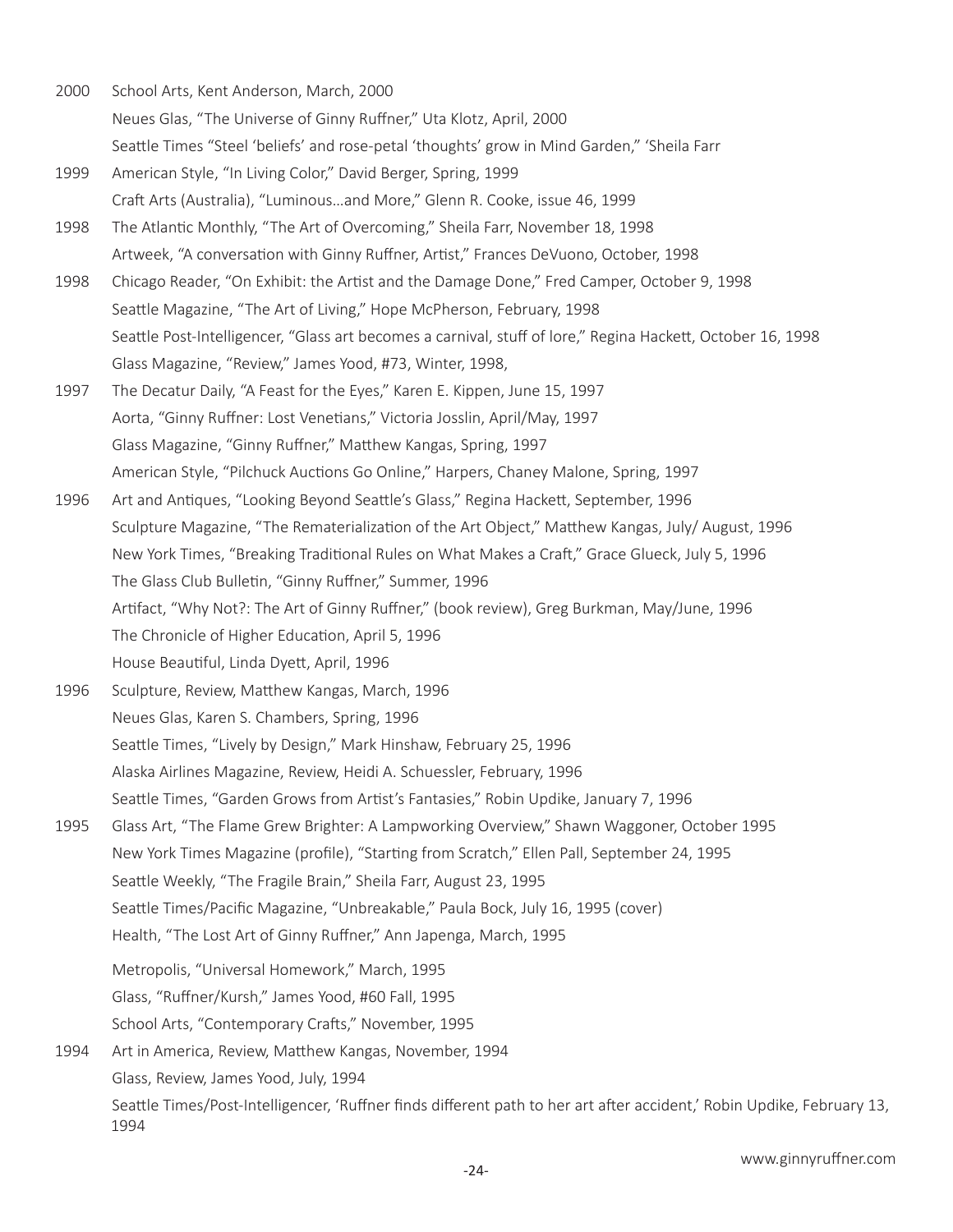1994 Neues Glas, 'Manhattan of Glass,' Matthew Kangas, January, 1994

1992 All About Glass, The Shinshusha Co., Ltd., Tokyo, Japan, December, 1992

- 1993 Seattle Post-Intelligencer, 'An Artist's Renaissance,' Regina Hackett, October 18, 1993 Departures, 'Glass Art in the US,' Donna Sapolin, April/May, 1993 No. 1 (Japanese magazine),'Glass and Art,' 1993
- The New York Times, 'A Celebration of a Milestone in Glass Artistry,' Betty Freudenheim, 11/1/92 Seattle Times, 'Injured Artist Ginny Ruffner's Alive and Getting Well in New York,' Deloris Tarzan, 10/29/92 Reflex, Review of 'Clearly Art: Pilchuck's Glass Legacy, ' Loch Adamson, July/August, 1992 Seattle Times, Review of 'Clearly Art: Pilchuck's Glass Legacy,' Delores Tarzan Ament, 7/5/92 The Herald 'Making a Comeback, Artist Facing Challenges of Recovery,' Pat Fitzgerald, 7/5/92 Alaska Airlines Magazine, 'Out of the Fire: -Expressions in Glass,' Bonnie Miller, July, 1992 Sculpture Magazine, Review, Matthew Kangas, May/June, 1992 Glass Art, 'The State of Public Art: How to Break into the Market,' Shawn Waggoner, March/April, 1992 Self, 'Design: Dream Space,' March, 1992 Glass Art, 'With Visibility Comes Greater Responsibility,' Shawn Waggoner, January/February, 1992 The Charlotte Observer, 'Artist's Condition Serious After Crash,' Richard Maschal, 01/05/92 Public Art Proposals, International Contemporary Art Fair, Yokohama, Japan, 1992 Neues Glas, 'New Glass Review 13,' 1992 1991 Chicago Tribune, Profile in "Women" section, 12/22/91 Artweek, 'Review: Ginny Ruffner,' Sheila Farr, 9/26/91 Seattle Times, 'Free Form,' Karen Matthieson, 9/5/91 House and Garden, 'Glass Action: Ginny Ruffner,' Pilar Viladas, September, 1991 Sculpture Magazine, 'Commissions,' Elizabeth Broadrup, June/July, 1991 Glasswork Magazine (Japan), Review, Karen Chambers, May, 1991 Neues Glas, 'Lampworked Glass Outside Europe,' James Minson, April, 1991 (cover) Preview, 'Absolut Art!', Gretchen Lee, Spring, 1991 Glass Magazine, 'Unraveling Ruffner,' Matthew Kangas, Spring, 1991 (cover) New York Magazine, 'A Touch of Glass,' Andrew Decker, 2/25/91 Bellevue Journal -American, 'Art and Architecture,' Loch Adamson, 2/13/91 The Journal of Art, 'Looking at Glass,' January, 1991 Neues Glas, 'Glassworks Installation at the Renwick Gallery,' January, 1991 Neues Glas, 'New Glass Review 12,' 1991 1990 Washington Post, 'Through the Glass, Darkly,' 12/31/90 The New York Times, 'Glass in the Northwest,' 12/30/90 Glass Magazine, Review, Bonnie Miller, Fall, 1990 G.A.S (Glass Art Society) Magazine, 'Glass Goes Public,' Susan Stinsmeuhlen-Amand Glasswork (Japan), 'Ginny Ruffner,' Bonnie Miller, August, 1990 American Craft Magazine, 'Field of Dreams,' Ben Marks, June/July, 1990 Landscape Architecture, 'Playing with Public Art,' Deborah E. Ryan, May, 1990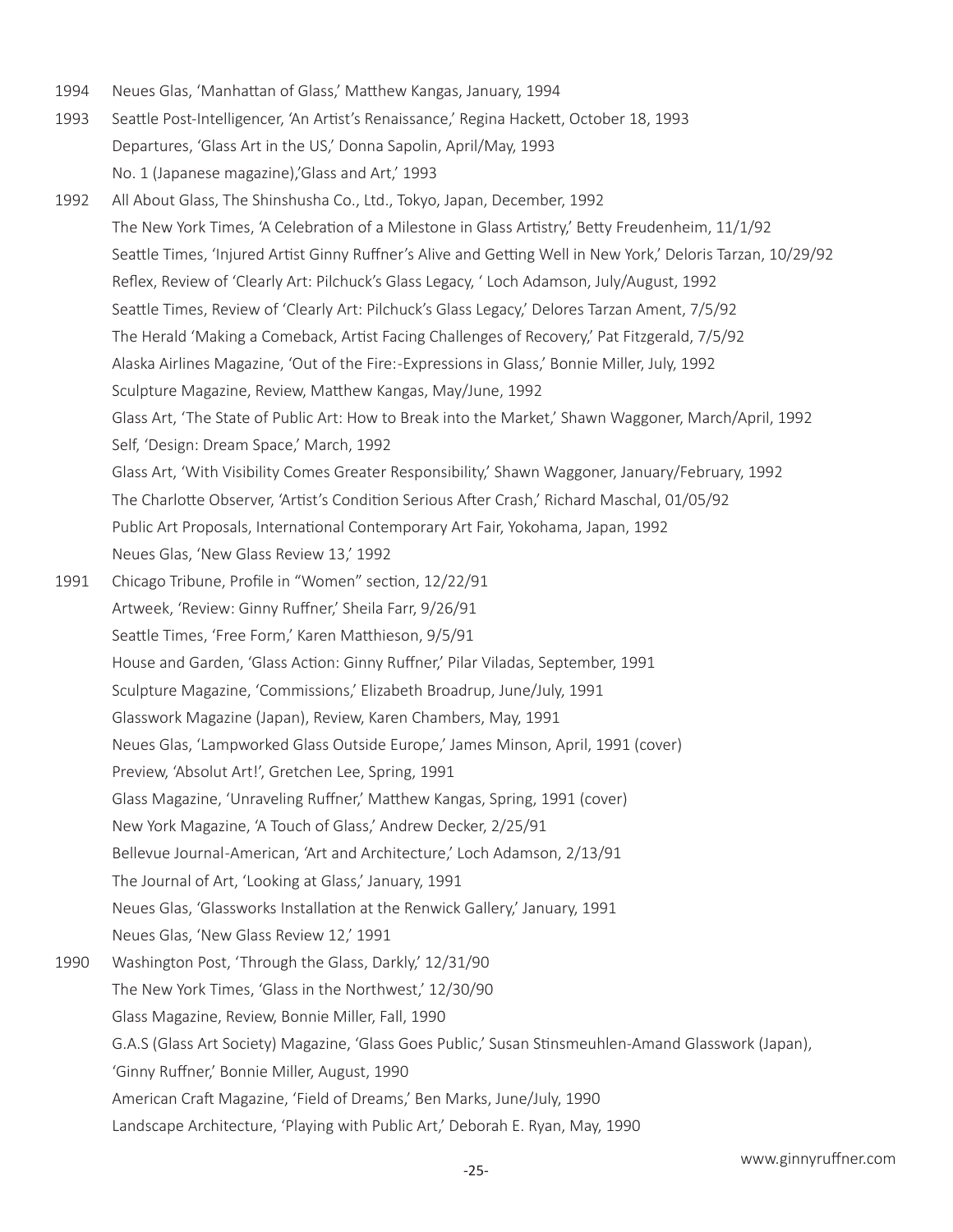1990 La Revue de Céramique et du Verre, 'Ginny Ruffner,' Carole Andrearin, Spring, 1990 (cover) Seattle Times, 'Glass art features many dimensions,' Deloris Tarzan Ament, 3/14/90 Sculpture, 'Profile: Ginny Ruffner,' Jan Castro, March, 1990 New York Post, 'Major Patron,' 2/6/90 Fame, 'The New: Ginny Ruffner,' February, 1990 The Rock Hill Herald, 'Outrageous,' 1/18/90 The Charlotte Observer, 'Giving Meaning To Glass,' Richard A. Oppel Jr., 1/6/90 Pacific Northwest Magazine, 'Absolute-ly Ruffner,' Julia Coffey, January, 1990 1989 Better Homes and Gardens, 'Ginny Ruffner: A Glass Menagerie,' Mike Butler, Winter, 1989 Detroit Free Press, 'Ruffner's Sculptures are Funky and Personal,' Marsha Miro, 12/15/89 Apartment Life, 'Torch Bearer,' Mike Butler, November, Blick für die Frau, 'Lebenslustige Glas-Objekte,' 10/27/89 Seattle Times, 'By the People, For the People,' Terry Lawhead, 9/29/89 Glass Line, 'Ginny Ruffner,' June, 1989 Washington, 'Laughing Glass: The Work of Ginny Ruffner,' Susan Biskeborn, May/June, 1989 The World and I, 'Ginny Ruffner, Provocative Glass Sculptor,' Bonnie J. Miller, May, 1989New York Times, 'Delicate and Bold Glasswork Designs,' 1/5/89 The Atlanta Journal, 'High Museum's Craft Exhibition,' Laura C. Lieberman, 1/3/89 Neues Glas, 'New Glass Review 10,' 1989 1988 Art Today, 'Craft Art 1989,' Barbara Mayer, Winter, 1988/1989 Glass Art, 'This is Lampworking?' Shawn Waggoner, December, 1988 (cover) Pacific Northwest Magazine, 'Taking Care of Business,' October, 1988 New York Times, 'Art, Fine and Applied,' Ruth J. Katz, 9/15/88 American Craft, 'Public Domain,' Jenny Dixon, August/September, 1988 New Work, "Ruffner," Jessica Maxwell, July 1988 1988 Atlanta Journal, "Studio Glass Poses Novel Possibilities," Virginia Warren Smith, 5/28/88 Seattle Times, "Ruffner's Lampworks Will Turn You On," Deloris Tarzan Ament, 3/18/88 U.S. News and World Report, "Handcrafted Investments," Miriam Horn, 1/18/88 1987 Sculpture, "Events," July/August, 1987 American Craft, "Portfolio: Ginny Ruffner," June/July, 1987 Arts and Antiques, "Sketchbook," May, 1987 Reflex, "Ginny Ruffner," Randy Gragg, January, 1987

Neues Glas, "New Glass Review 8," 1987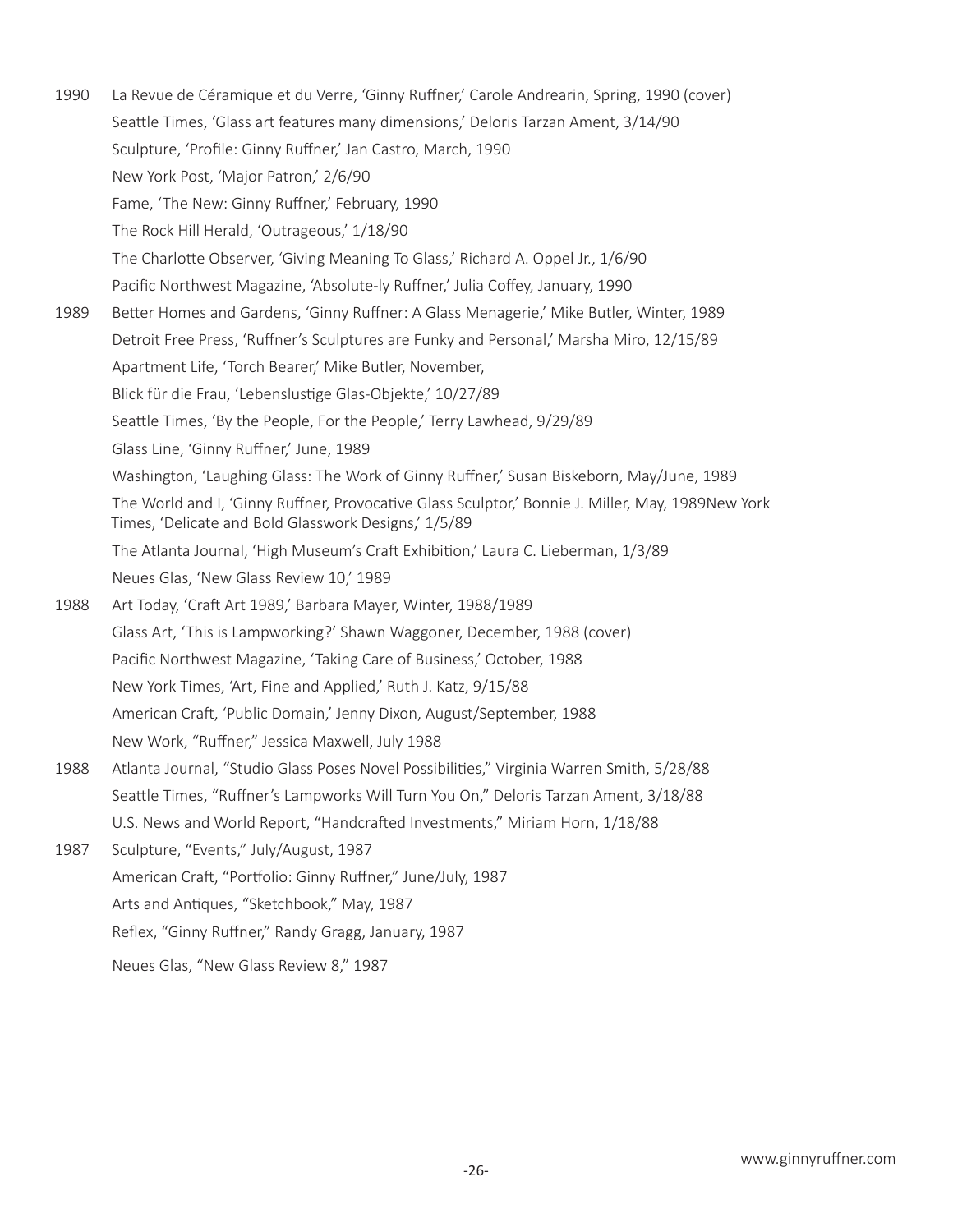## **SELECTED ARTICLES ONLINE**

2022 Puget Sound Business Journal. "Patti Payne: Arts organization founded by Ginny Ruffner secures nonprof it status." https://www.bizjournals.com/seattle/news/2022/03/06/patti-payne-acclaimed-seattle-art ist-ginny-ruffner.html

Contemporary Glass Society. "Feed you Imagination." https://www.cgs.org.uk/news/feed-your-imagina tion/?fbclid=IwAR0yAShOOBqv0a6FsMAEm7IaAcwHEgFp7hbTXunpY7fGzNCHFIEWGj9V3t4

- 2020 Puget Sound Business Journal: '2020 Women of Influence.' Sept 4, 2020.
- 2019 The Smithsonian: Renwick Gallery of the Smithsonian American Art Museum. "This Artist Imagines How Nature Evolves Following an Environmental Apocalypse." https://www.smithsonianmag.com/smithsonianinstitution/artist-imagines-how-nature-evolves-following-environmental-apocalypse-180972679

The Stranger: 'Ginny Ruffner: Alternative Myths.'

https://www.thestranger.com/events/41109006/ginny-ruffner-alternative-myths

King 5 News: Reforestation of the Imagination Reveals a Hidden World

https://dcist.com/story/19/07/05/8-art-exhibits-to- dive-into-this-july/

DCist: '8 Art Exhibtis and Events to Dive into this July.'

Crosscut: 'How to Make Art? It's Elemental.' https://crosscut.com/2019/01/how-make-art-its-elemental?fbclid=IwAR03jJ9HU5MqS06vD8m4rqFBm9OS9EWN-AxJgtutLFccrJ-sr8PJWSx5ovs

2018 The Stranger Recommends: 'Reforestation of the Imagination,' March 2018.

Seattle Refined: 'Interactive art exhibit from local artist will have you stumped,' April 2018.

UW Biology PhD students present their on-going research projects within the inspiring site-specific sculptural installation Reforestation of the Imagination. March 2018

ASKXXI: Arts+Science Knowledge: 'Building and Sharing in the XXI Century. ASKXXI is an interhemispheric,

exchange program fostering U.S.- Chile collaboration in visual arts, ecological sciences and emerging digital and virtual technologies.' March 2018.

2016 The Flow, "Ginny Ruffner - Flameworked Glass, Public Art and Emerging Technologies"

Crosscut, "How Tech is Changing Seattle's Art Scene."

Crosscut, "Ginny Ruffner's Modern Alchemy - from glass art to virtual reality." https://crosscut.com/2016/09/fromglass-art-to-virtual-reality-ginny-ruffners-modern-alchemy

Geekwire, "Poetic Hybrids." https://www.geekwire.com/tag/poetic-hybrids/

City Arts: Ginny Ruffner's New Reality. https://www.cityartsmagazine.com/ginny-ruffners-new-reality/

Geekwire, "Augmented reality exhibit at Seattle Art Museum creates holographic art in real time." https:// wwwgeekwire.com/2016/geekwire-calendar-picks-augmented-reality-exhibit-seattle-art-museum-createsholographic-art-real-time/

"Talking out your Glass" podcast with Shawn Waggoner of Glass Art Magazine

'Augmented reality exhibit at Seattle Art Museum creates holographic art in real time.' https://www.geekwire. com/2016/geekwire-calendar-picks-augmented-reality-exhibit-seattle-art-museum-creates-holographic-art-realtime/

Computer Magazine, "Science, technology and art merge at Seattle Art Museum's 'Poetic Hybrids' exhibit."

2015 Dorothy Jenkins and Emily S. Macey Galleries, "Creativity: The Flowering Tornado, Art by Ginny Ruffner."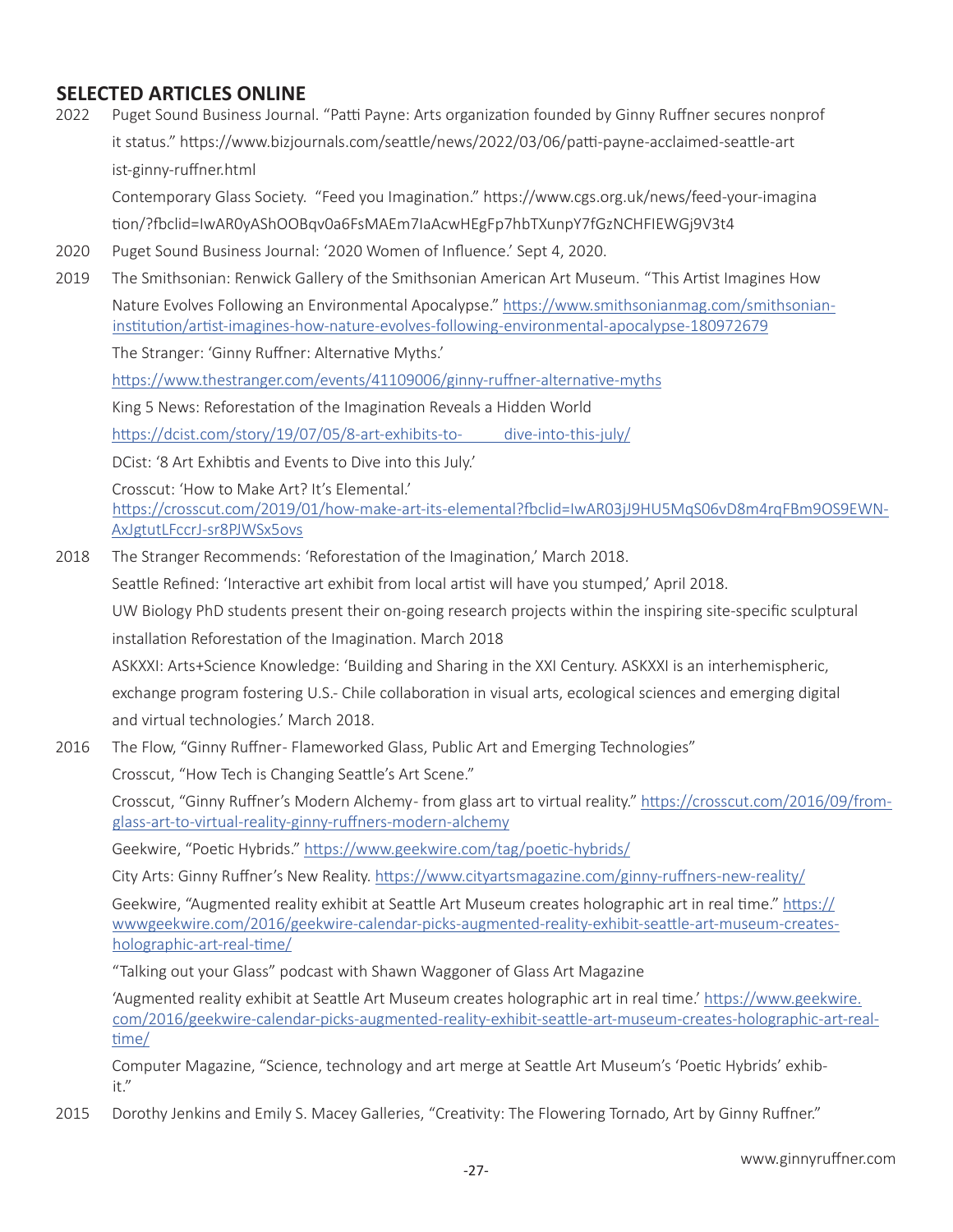2015 Press Release from WA Secretary of State, Washington Centennial Time Capsule Sealed, including original glass work by Ginny Ruffner, Olympia, WA .

Alaska Airlines Magazine, "Innovation in Art" by Ted Fry.

2014 Urban Glass Quarterly, "No retrospective: Ginny Ruffner museum exhibition keeps focus on latest work," Claudio Martino.

CERF Panel and Plenary/Keynote Speaker, Grantmakers In the Arts Conference (GIA), Houston, TX. https://www.youtube.com/watch?v=1v287lk\_kpQ&t=37m08s

Huntsville Museum of Art, Art Views, pg 3

Asthepipeturns.org, Art in Bloom: The 2014 Northwest Garden & Flower Show.

Oregonlive.com, Northwest Garden & Flower Show: Winning Ideas for Your Garden.

Urbanglass.org, Seattle Art Museum unveils memorial bench designed by Ginny Ruffner to honor Mary

Shirley. https://urbanglass.org/glass/detail/seattle-art-museum-unveils-memorial-bench-designed-by-ginnyruffner-to-hono

Urban Glass Quarterly, "Seattle Art Museum unveils memorial bench designed by Ginny Ruffner to honor the late Mary Shirley," Andrew Page.

Seattletimes.com, Three new pieces at Olympic Sculpture Park: How do they fit in? Gary Faigin.

http://ginnyruffner.com/featured/item/olympic-sculpture-park-5

. WLRH.org, Ginny Ruffner's Aesthetic Engineering Opens at Huntsville Museum of Art.

http://www.wlrh.org/News/ginny-ruffners-aesthetic-engineering-opens-huntsville-museum-art

Urbanglass.org, OPENING: No retrospective, Ginny Ruffner museum exhibition keeps focus on latest work, Claudio Martino, Huntsville, AL.

 https://whnt.com/2014/10/01/aesthetic-engineering-new-huntsville-museum-of-art-exhibit-honors-geneticresearch/

WHNT.com, Aesthetic Engineering, New Huntsville Museum of Art Exhibit Honors Genetic Research, David Kumbroch, Huntsville, AL.

 https://whnt.com/2014/10/01/aesthetic-engineering-new-huntsville-museum-of-art-exhibit-honors-geneticresearch/

WHNT.com, OPENING; No Retrospective, Ginny Ruffner museum exhibit keeps focus on latest work, Huntsville, AL. https://whnt.com/2014/10/01/aesthetic-engineering-new-huntsville-museum-of-art-exhibithonors-genetic-research/

Veooz.com, Glass, metal sculptures by Seattle-based artist Ginny Ruffner kicks off Huntsville Museum of Art Exhibition Season, Huntsville, AL.

Subtimes.com, Ruffner to create artwork for upcoming flower and garden show.

https://thesubtimes. com/2013/12/25/ruffner-to-create-artwork-for-upcoming-flower-and-gardenshow/#more-50886

Museum of Glass, Northwest Artists Collect, Tacoma, WA.

https://www.youtube.com/watch?v=AIKmuEGpdZY

.2013 Artbeat.Seattle.gov, Weekly Art Hit: 'The Unified Playing Field Theory' by Ginny Ruffner, Tamara Gill.

https://artbeat.seattle.gov/2013/02/28/weekly-art-hit-the-unified-playing-field-theory-by-ginny-ruffner/

Washingtonglass.blogspot.com, Ginny Ruffner: A Movie & A Show

Tacoma.com, Museum of Glass Welcomes Visiting Artist, Ginny Ruffner, Hillary Ryan.

The Stranger, "The Odd Couple," Jen Graves.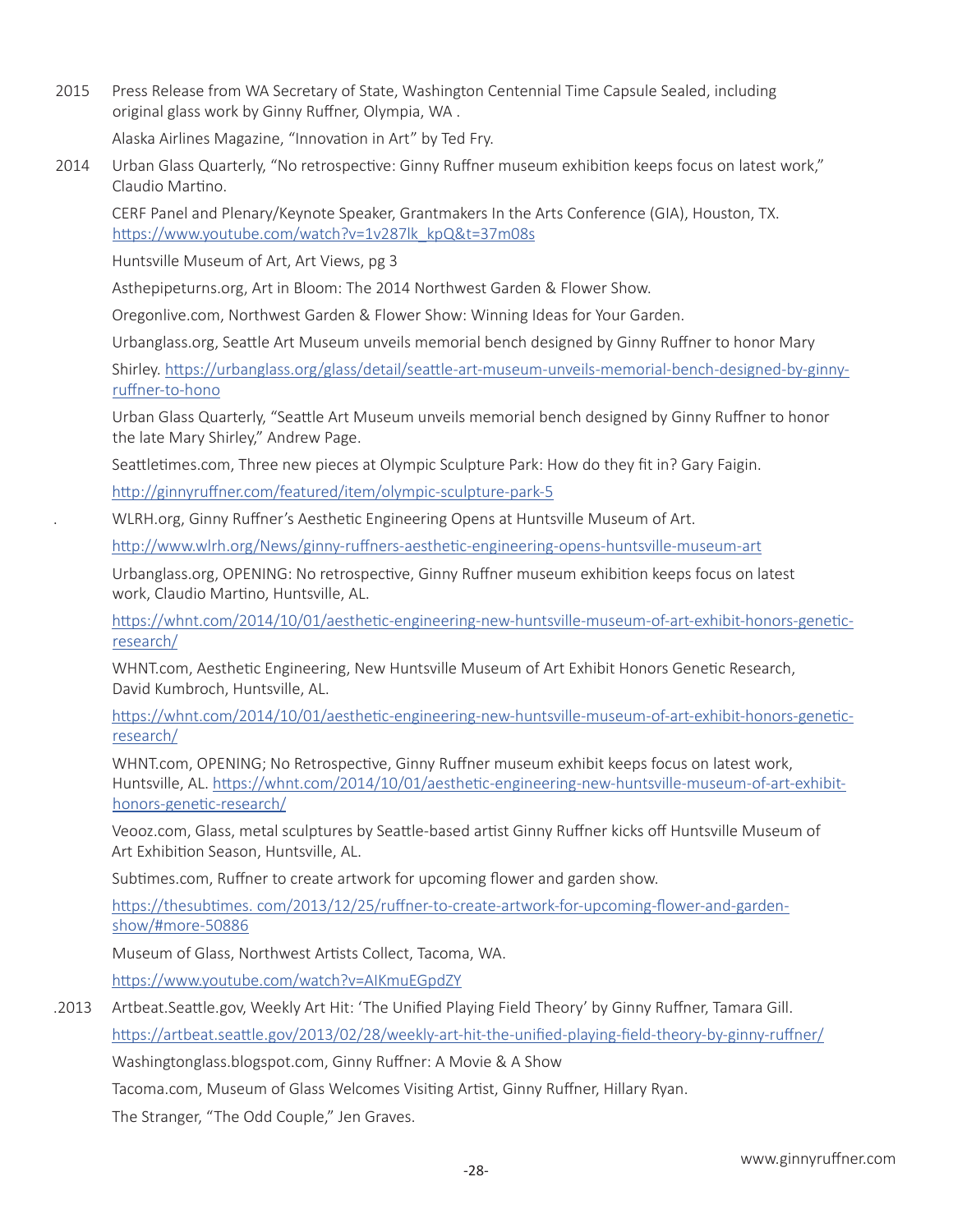| 2013                 | The Stranger Suggests, Jen Graves.                                                                                                                                                       |
|----------------------|------------------------------------------------------------------------------------------------------------------------------------------------------------------------------------------|
|                      | "There Is Beauty All Around Us" at Hotel Ballard, Carilyn Platt                                                                                                                          |
|                      | slog.thestranger.com, MIRROR's Other Face, Jen Graves.                                                                                                                                   |
|                      | https://www.thestranger.com/slog/ar chives/2013/05/16/mirrors-other-face                                                                                                                 |
|                      | The Crafts Report, Medium: Glass, pg 10-15                                                                                                                                               |
| $\ddot{\phantom{0}}$ | Seattle Public Art Map, The Urban Garden, pg 15                                                                                                                                          |
|                      | Crosscut.com, Book City: Ginny Ruffner's Reading For Expansive Thinking, Valerie Easton.                                                                                                 |
|                      | KOMOnews.com, Featured Video: Seattle Weather & City Life, Seattle, WA.                                                                                                                  |
|                      | https://komonews.com/weather/scotts-weather-blog/time-lapse-video-shows-off-seattle-weather-city-life                                                                                    |
|                      | The Desert Sun, "Supporters Create a Wonderland," Betty Francis.                                                                                                                         |
| 2012                 | The UrbanGlass Art Quarterly, 50 at 50, Issue 127                                                                                                                                        |
|                      | The GlassBead, "Ginny Ruffner," Vol XIX, Issue 1                                                                                                                                         |
|                      | New Glass Review 33, Corning Museum of Glass, pg 85 & 118                                                                                                                                |
|                      | Thesuburbanite.com, Studio art glass at Toledo Museum of Art.                                                                                                                            |
|                      | Bisnow.com, What you told us                                                                                                                                                             |
|                      | Washingtonglass.blogspot.com, Ginny Ruffner: A Not So Still Life.                                                                                                                        |
|                      | http://washingtonglass.blogspot.com/2012/01/ginny-ruffner-not-so-still-life.html                                                                                                         |
|                      | Talentdevelop.com, Ginny Ruffner: That bad time made me more creative, Douglas Eby                                                                                                       |
|                      | Washingtonglass.blogspot.com, Ginny Ruffner: A Movie & A Show.                                                                                                                           |
|                      | http://washingtonglass.blogspot.com/2012/02/ginny-ruffner-movie-show.html                                                                                                                |
|                      | Voice of America, Artist Reinvents Herself After Near-Fatal Accident.                                                                                                                    |
|                      | https://www.voanews.com/archive/artist-reinvents-herself-after-near-fatal-accident                                                                                                       |
| $\cdot$              | Ashevilleart.org, Film Screening: A Not So Still Life, The Ginny Ruffner Story                                                                                                           |
|                      | Toledofreepress.com, Color Ignited: TMA commemorates half century of studio glass, Sarah Ottney.                                                                                         |
|                      | somdnews.com, Film Screening: A Not So Still Life, The Ginny Ruffner Story, sponsored by Mattawoman<br>Creek Art Center, Marbury, MD                                                     |
|                      | WHNT.com, Huntsville Museum of Art Celebrates 50th Anniversary with Ginny Ruffner Exhibit, Hunts                                                                                         |
|                      | ville, AL. https://whnt.com/2014/09/30/huntsville-museum-of-art-celebrates-50th-anniversary-with-ginny-ruffner-<br>exhibit/                                                              |
|                      | Birmingham News (sNEWSi), Glass, metal sculptures by Seattle-based artist Ginny Ruffner kicks off<br>Huntsville Museum of Art Exhibition Season (video). http://snewsi.com/id/1437637457 |
| 2014                 | AL.com, Glass, metal sculptures by Seattle-based artist Ginny Ruffner kicks off Huntsville Museum of Art<br>Exhibition Season (slideshow + video), Amethyst Holmes.                      |
|                      | https://www.al.com/entertainment/2014/09/glass metal sculptures by seat.html                                                                                                             |
|                      | EatPlaySleep.SueFrause.com, Searching for Pacific Northwest Artists on the road, from Dale Chihuly to                                                                                    |
|                      | Ginny Ruffner, Sue Frause.                                                                                                                                                               |
|                      | http://eatplaysleep.suefrause.com/2014/09/searching-for-pacific-northwest-artists.html                                                                                                   |
|                      | The Huntsville Times, "Intrinsic Beauty."                                                                                                                                                |
|                      | Toledoblade.com, Exhibit celebrates innovations of the studio movement, Tahree Lane.                                                                                                     |
|                      | https://www.toledoblade.com/art/2012/06/10/The-evolution-of-studio-glass-A-timeline.html                                                                                                 |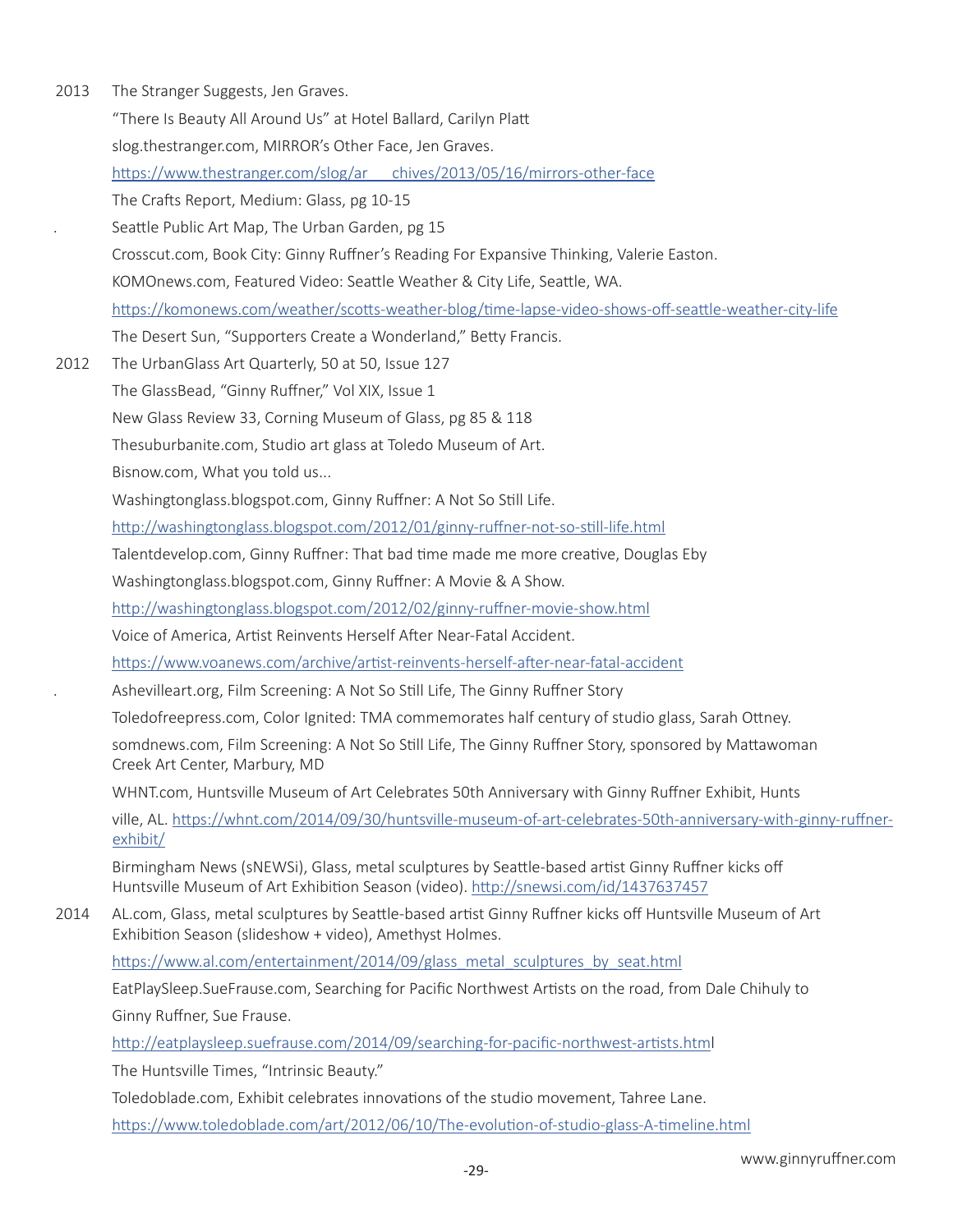- 2014 Sculpture Magazine, "Ginny Ruffner's Seattle Garden," Derrick R. Cartwright
- 2011 KCPQ Q13 TV, Ginny Ruffner and The Urban Garden, Seattle, WA.

http://ginnyruffner.com/featured/item/the-urban-garden

Publicbroadcasting.net, KPLU, ArtScape; Bold and Fearless- Glass Artist Ginny Ruffner, Jennifer Wing, Seat tle, WA.

Webtalkradio.net, Healing Through Creativity with Dr. Desiree Cox.

 http://webtalkradio.net/internet-talk-radio/2011/06/06/healing-through-creativity-%e2%80%93-living-a-not-sostill-life/

Curbed, Urban Garden Finally Almost Finished, Kelly Skahan, Seattle, WA.

https://seattle.curbed.com/2011/6/27/10459430/feature

NWCN TV, Urban Garden, Seattle, WA. https://www.youtube.com/watch?v=AIKmuEGpdZY

Seattle Met blog; Culture Fiend, New Seattle Public Art, Ginny Ruffner's The Urban Garden, Lisa Han, Seattle, Whttps://www.seattlemet.com/articles/2011/7/22/new-seattle-public-art-the-urban-garden-july-2011

SeattleTimes.com, A Not so Still Life: Ginny Ruffner documentary draws you in, Moria Mcdonald, Seattle, WA.

Examiner.com, Ginny Ruffner's 'Urban Garden' kinetic sculpture blooms in downtown Seattle, Sue Frause, Seattle, WA

Reno Gazette-Journal, "Artist travels to Reno for showing of film depicting her survival story," Forrest Hart man

Wine-blog.org, Meeting someone extraordinary- beyond Karen Stanton is Ginny Ruffner, Jo Diaz. https://www. wine-blog.org/index.php/2011/07/05/its-not-every-day-that-you-meet-someone-extraordinary-karenstanton/

SeattleWeekly.com, A Not So Still Life: The Fall and Rise of local artist Ginny Ruffner, Brian Miller, Seattle, WA. https://www.seattleweekly.com/film/a-not-so-still-life-the-fall-and-rise-of-local-artist-ginny-ruffner/

Hotels, Giant sculpture anchors Sheraton Seattle's Garden Walk, Ann Bagel Storck, Chicago, IL.

Daily Journal of Commerce, Sheraton transforms 7th Avenue with a garden, Jennifer Guthrie, Seattle, WA.

https://www.djc.com/news/com/12031484.html

. Everything Alabama blog, Renowned glass artist Ginny Ruffner's work and life are inspiring, Peter Baldaia, Huntsville, AL. https://www.al.com/entertainment-times/2011/09/renowned\_glass\_artist\_ginny\_ru.html

. Seattle Times, Pacific Northwest Magazine, "Flowers Bloom on Seventh Avenue," Valerie Easton

WSMV.com, Brain injury Assoc of Washington Honors Local Artist at 5th Annual Gala, Nashville, TN

 https://www.prnewswire.com/news-releases/brain-injury-association-of-washington-honors-local-artist-ginnyruffner-at-5th-annual-gala-auction--dinner-131880493.html

NowToronto.com, Festival Express, Norman Wilner, Toronto, Canada.

https://nowtoronto.com/movies/festival-express/

PRNewsWire.com, Brain injury Assoc of Washington Honors Local Artist at 5th Annual Gala, Seattle, WA

Contempglass.org (Art Alliance for Contemporary Glass), Ginny Ruffner "Urban Garden" Sculpture installed in Seattle, Dallas, TX. http://contempglass.org/news/entry/ginny-ruffner-urban-garden-sculpture-in stalled-in-seattle

Palmspringslife.com, Imago Galleries Artist Reception - Nov 26, 2011, Palm Springs, CA

TEDxWomen! The Conversation Continues, Seattle, WA .

https://www.youtube.com/watch?v=xXnM3EsNwI0

Seattletimes.nwsource.com, Seattle artist Ginny Ruffner's garden is a party, Valerie Easton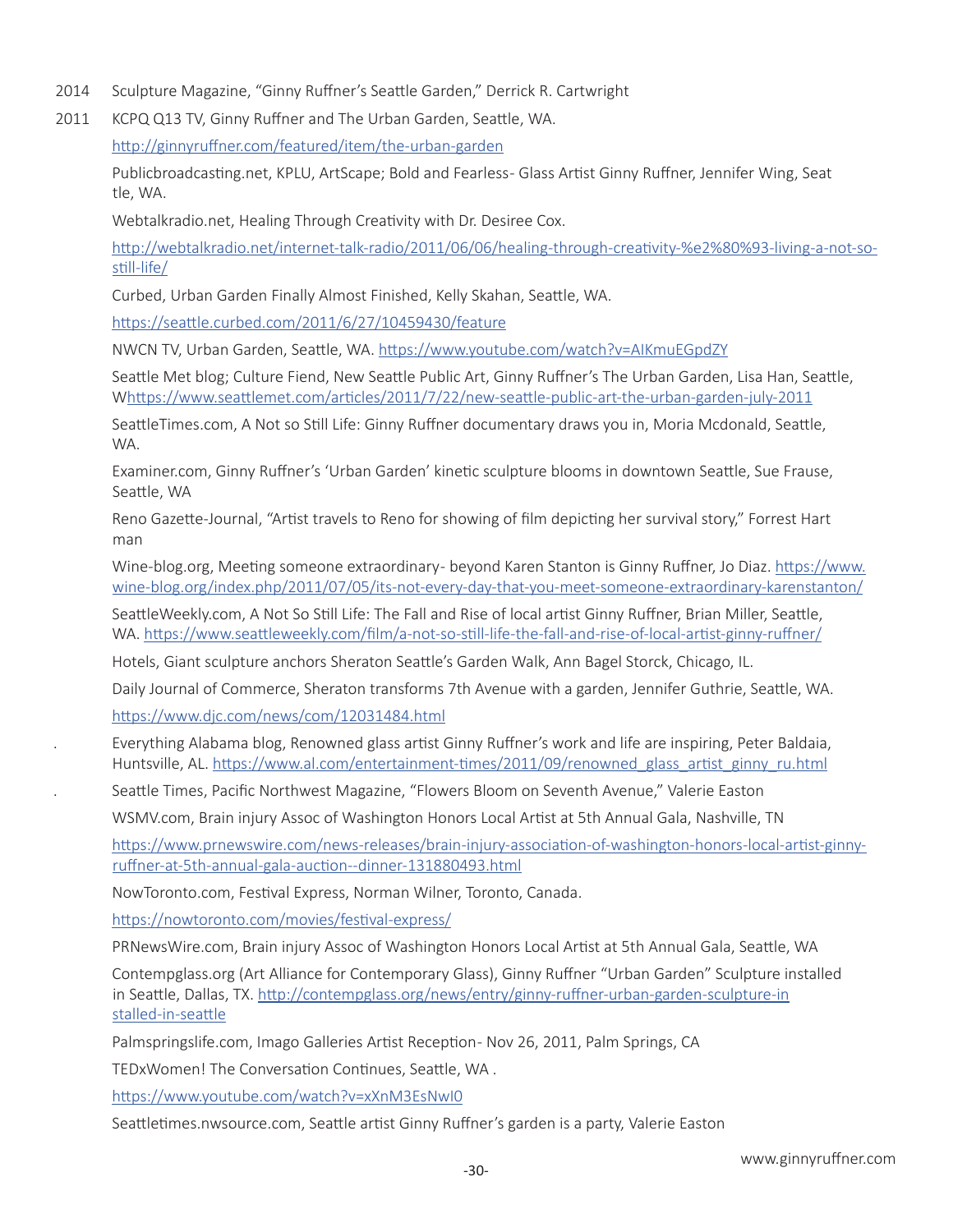.2011 Brainline.org, Ginny Ruffner: a not so still life, Arlington, VA. https://www.brainline.org/video/ginny-ruffner-not-so-still-life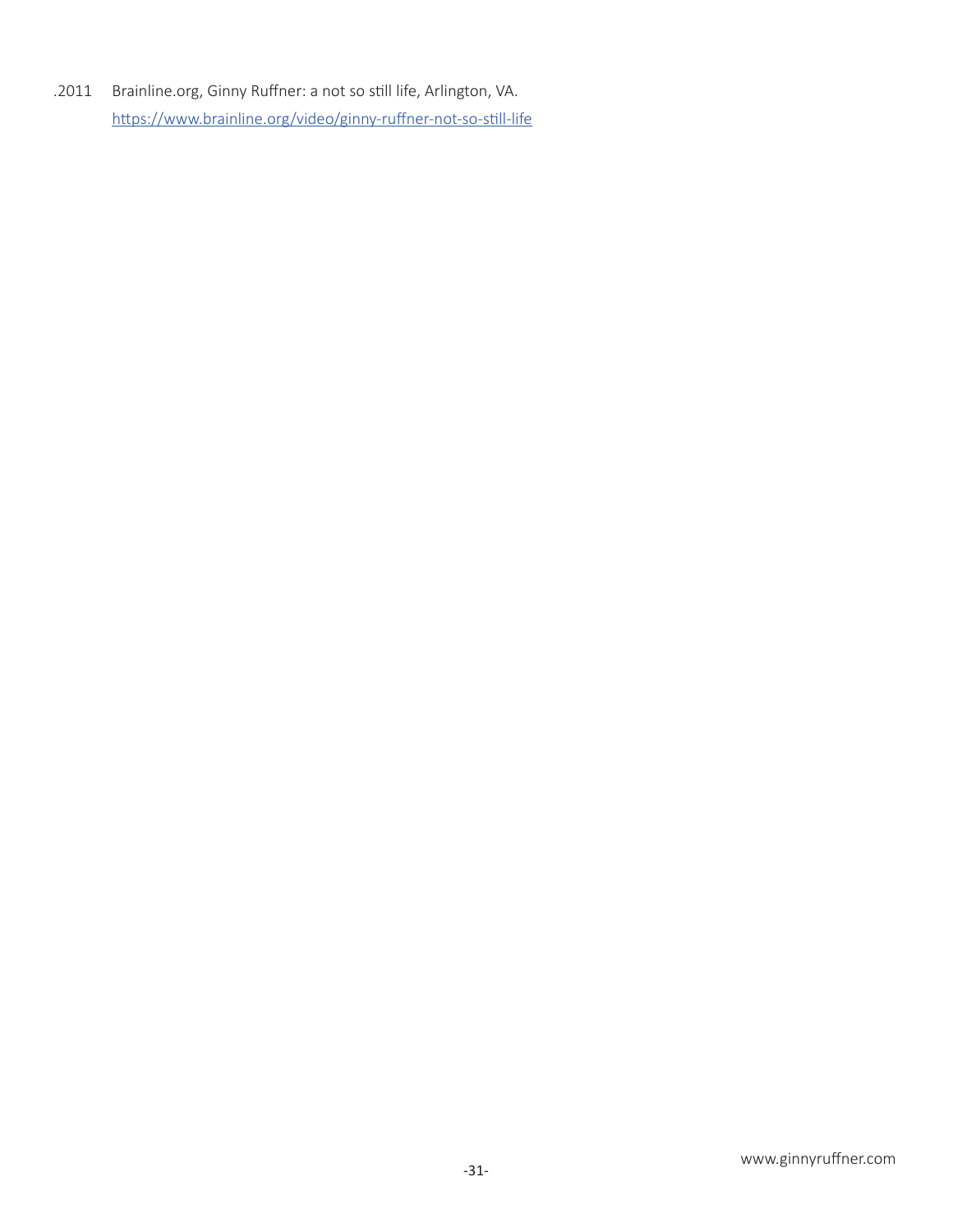# **INCLUSION IN THESE BOOKS**

- 2015 Contemporary Glass Sculptures and Panels: Selections from the Corning Museum of Glass, Tina Oldknow
- 2014 California Dreamin': Thirty Years of Collecting, Palm Springs Art Museum, 2014
- 2013 Spark the Creative Flame: Making the Journey from Craft to Art, Paul J. Stankard, 2013
- 2012 Flowers in Art: Contemporary International Artists, Cindy Ann Coldiron, 2012
- 2011 Studio Glass, Anna and Joe Mendel Collection, Montreal Museum of Fine Arts, 2011 Return to the Viewer; Selected Art Reviews, Matthew Kangas, 2011 Secrets of Self-Starters, 48 Amazing Stories to Ignite the Self-Starter in You, Dr. Julie Miller, 2011 Seattle As Collector, Seattle Office of Arts & Cultural Affairs, 40th Anniversary Exhibition at the Seattle Art Museum, 2011
- 2009 Outside the Ordinary–2009, Contemporary Art in Glass, Wood and Ceramics from the Wolf Collection, Amy Miller Dehan, 2009

Penland Book of Glass, Lark Books, 2009

- 2007 Viva Vetro! Glass Alive! Venice and America, Carnegie Museum of Art, 2007
- 2006 Contemporary Glass Art, Museum of Design and Contemporary Applied Arts, 2006 500 Glass Objects, Lark Books, 2006 The Art of Glass, The Toledo Museum of Art, 2006
- 2005 25 Years of New Glass Review, Tina Oldknow, 2005 Sculpture, Glass and American Museums, Martha Drexler Lynn, 2005
- 2004 American Studio Glass, Martha Drexler Lynn, 2004
- 2003 Artful Jesters, Nicholas Roukes, Ten Speed Press, 2003 Through American Eyes, Two Centuries of American Art from the Huntington Museum of Art, 2003 Introducing RAM: The Building & Collection, Racine Art Museum, Bruce W. Pepich, 2003 International Glass Art, Richard Yelle, 2003 Formed by Fire, B.S. Dunham, 2003 Women in Glass, Lucartha Kohler, 2003
- 2002 The Sculpture Reference, Arthur Williams, 2002 Sculpture Beginnings, Arthur Williams, 2002 Contemporary lampworking: a Practical Guide to Shaping Glass, Scott Bandhu Dunham, 2002
- 2001 Contemporary Glass: Color, Light, and Form, 2001 Object Lessons, Beauty and Meaning in Art, The Guild, 2001 Artists in Their Gardens, by Valerie Easton, Sasquatch Press Seattle, WA, 2001 Glass Art, Georgina Fantoni, 2001 The Art of Craft, Fine Arts Museum of San Francisco, San Francisco, CA, 2001 2000 Glass Art from Urban Glass, Richard Yelle, NYC, 2000 Studio Glass, Scottsdale Museum of Contemporary Art, 2000
- 2000 Milliennium Glass: An International Survey of Studio Glass, Kentucky Art and Craft Foundation, 2000
- 1999 Clearly Inspired: Contemporary Glass and Its Origins, Karen S. Chambers and Tina Oldknow, Tampa Bay Museum of Art, 1999
- 1998 American Glass; Masters of the Art, Lloyd E. Herman, 1998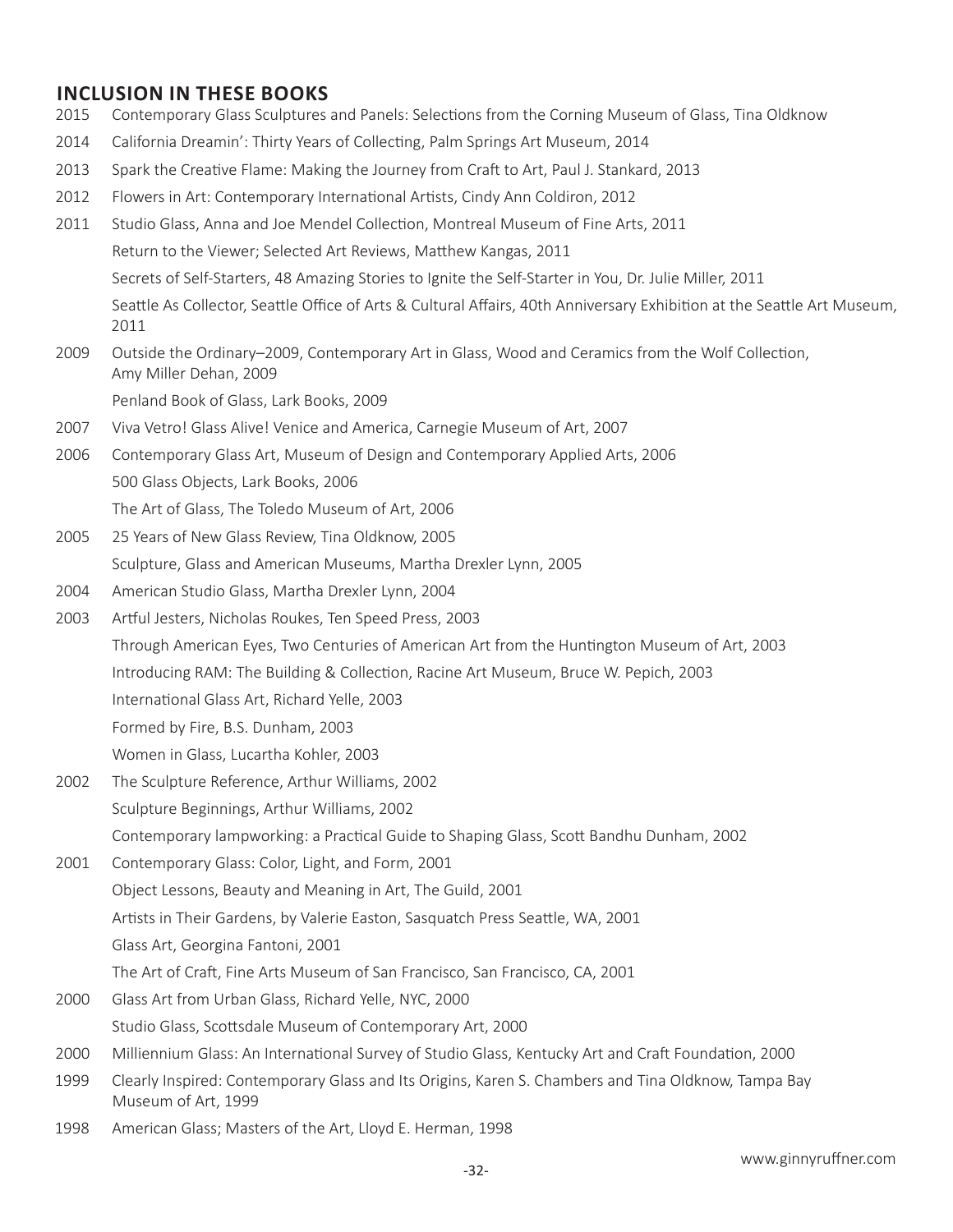- 1998 Secrets of Aromatic Jewelry, Annabelle Green, Flammerion, France, 1998
- 1997 Glass Today by American Studio Artists, Jonathan L. Fairbanks and Pat Warner, 1997 Nouvel Object III: No Artists in the World, Design House, 1997 Masters of Contemporary Glass: Selections from the Glick Collection, Indianapolis Museum of Art, 1997 Neuropsychology: The Neural Bases of Mental Function, Marie Banich. Houghton-Mifflin, Boston, MA, 1997 Koganezaki Glass Museum: Contemporary Glass Collection, with an introduction by Kyohei Fujit, Koganezaki Crystal Park, Komomura, Japan, 1997
- 1996 Absolut Book: The Absolut Vodka Advertising Story, Richard W. Lewis, 1996 Glass Art, Peter Layton, University of Washington Press, Seattle and London, 1996 Pilchuck: A Glass School, Tina Oldknow, Pilchuck Glass School in association with the University of Washington Press, Seattle and London, 1996 Studio Glass in the Metropolitan Museum of Art, Jane Adlin, 1996 International New Glass, Venezia Apertura, Museo Vetrario Murano, 1996
- 1995 The 23rd Annual Onternational Glass Invitational, Habatat Galleries, pg 55, 1995 Why Not?: The Art of Ginny Ruffner, Bonnie J. Miller with an introduction by Arthur C. Danto. Tacoma Art Museum in association with the University of Washington Press, Seattle and London, 1995 Breaking Barriers: Recent American Craft, American Craft Museum, 1995
- 1994 Contemporary Lampworking, Bandhu Scott Dunham, Salusa Glassworks, Prescott, AZ, 1994
- 1993 Modernism and Beyond: Women Artists of the Pacific Northwest, MidMarch Arts Press, 1993 Tell Me a Story; Narrative Art in Clay & Glass, Kaohsiung Museum of Fine Arts, Kaohsiung City, Taiwan, 1993 Craft Today: European Tour 1989-1993, American Craft Museum, New Your, NY Contemporary Crafts and the Saxe Collection, Toledo Museum of Art, 1993<sup>1</sup> Material Vision: Image and Object, Matthew Kangas, Tarble Arts Center, Eastern Illinois University, 1993
- 1992 Clearly Art: Pilchuck's Glass Legacy, Lloyd Herman, Whatcom Museum of History and Art, Bellingham, WA, 1992 A Field Guide to Seattle's Public Art, Seattle Art Commission, Sasquatch Books, Seattle, WA, 1992 1991 Art For Children's Su vival, Southby's Unicef, 1991 World Glass Now, Hokkaido Museum of Modern Art, 1991 & 1994

Material in the Service of Meaning, Catalog of the Tacoma Museum, 1991

Out of the Fire: Contemporary Glass Artists and Their Work, Bonnie J. Miller, Chronicle Books,

San Francisco, CA, 1991

- 1990 The Beauty of Contemporary Glass, Hokkaido Museum of Modern Art, The Hokkaido Shimbun Press, Japan, 1990 Prism of Fantasy- From the Glass Collection of Hokkaido Museum of Modern Art, The Hokkaido Shimbun Press, 1990 Artists at Work, Susan Biskeborn, Alaska Northwest Books, 1990
- 1989 Contemporary Glass, Dan Klein, Rizzoli Publishers Inc., New York, NY, 1989 Expressions en Verre, Musée des Arts Décoratifs, Lausanne, Switzerland, 1989 & 2000 Object Contemporaries; Crafts Today USA, Musee des Arts, Decoratifs, Paris, France, 1989 Glass Fantasia from Art Nouveau to the Present Day, Kyoto-shoin Publishing Co., Ltd., Tokyo, Japan, 1989